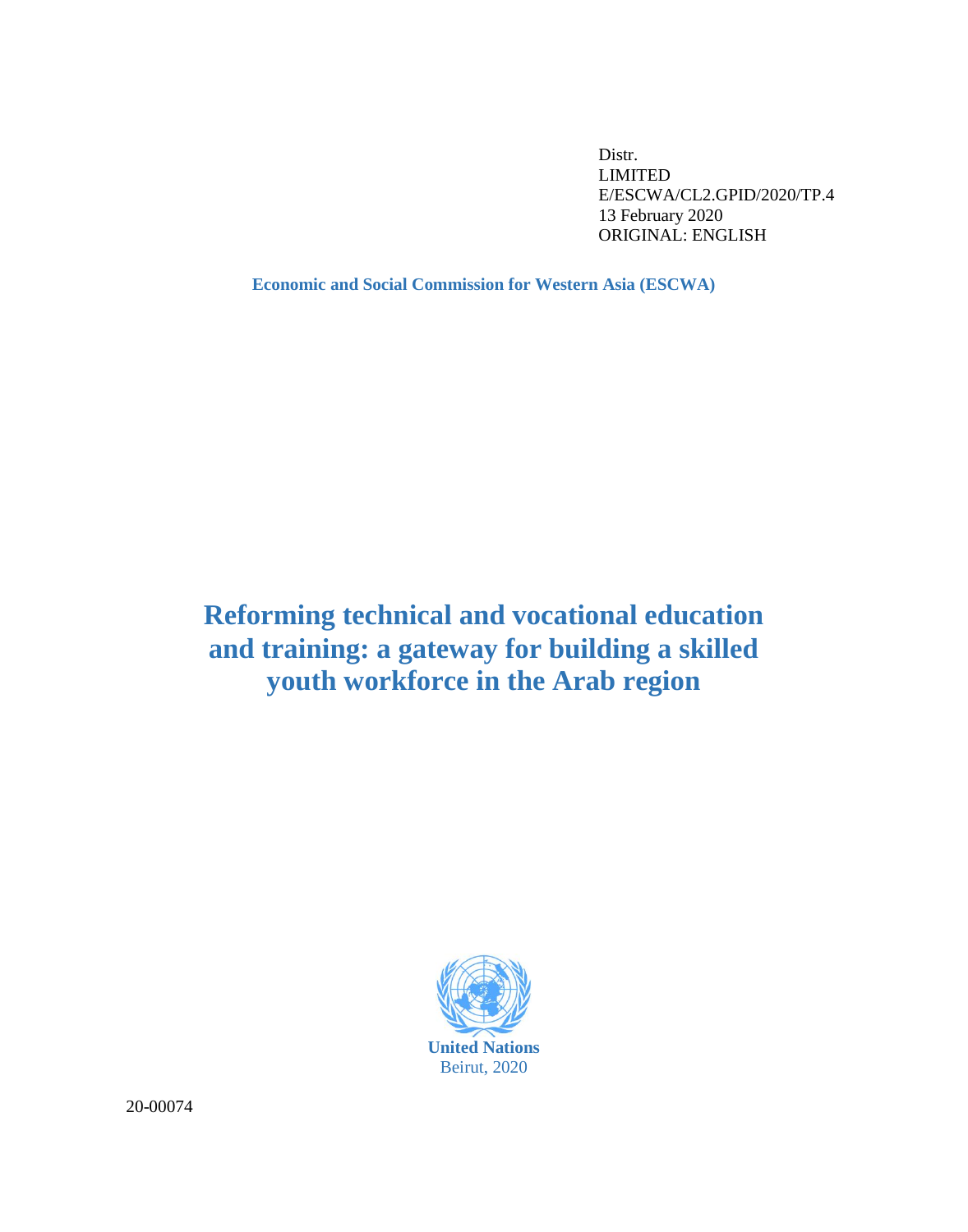# **Contents**

|                                                               | Page         |
|---------------------------------------------------------------|--------------|
|                                                               | 1            |
| Chapter                                                       |              |
|                                                               | $\mathbf{2}$ |
| $\mathsf{A}$ .<br><b>B.</b>                                   | 3<br>7       |
| II. Making the case for quality TVET: a new model for skilled | 10           |
|                                                               | 12           |
|                                                               | 14           |
|                                                               | 16           |
|                                                               | 18           |
|                                                               | 20           |

# **List of figures**

| 1. | Number (thousands) and proportion (percentage) of children (0-14),                    | 2              |
|----|---------------------------------------------------------------------------------------|----------------|
|    |                                                                                       | 3              |
| 3. |                                                                                       | $\overline{4}$ |
|    |                                                                                       | $\overline{4}$ |
| 5. |                                                                                       | 5              |
| 6. | Number and share of secondary students enrolled in vocational programmes              | 5              |
| 7. | Expenditure on education as a percentage of total government expenditure              | 6              |
|    | 8. All staff compensation as a percentage of total expenditure in public institutions | 6              |
| 9. |                                                                                       | 7              |
|    |                                                                                       | 8              |
|    |                                                                                       | 9              |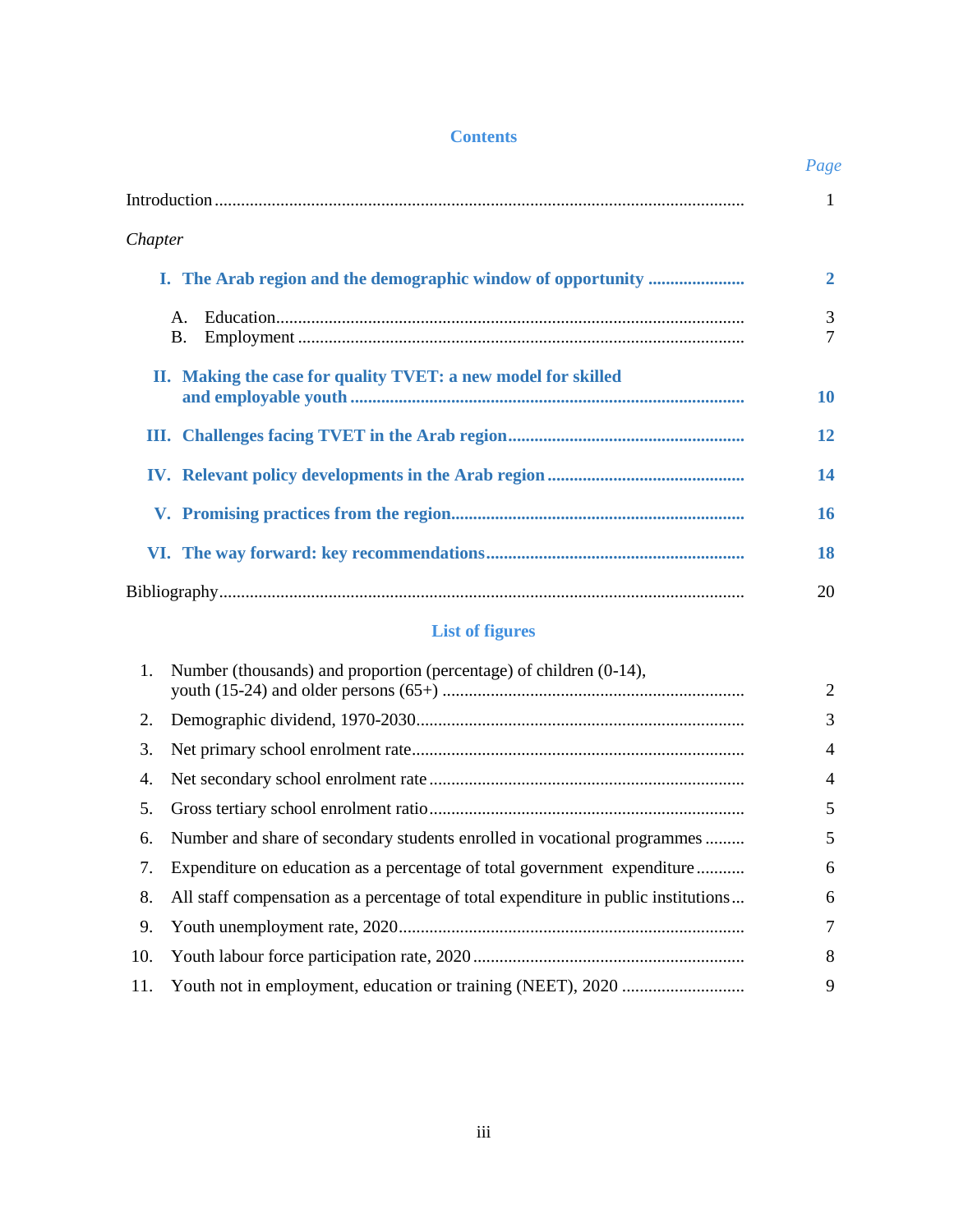### **Introduction**

<span id="page-2-0"></span>In light of the persistent presence of a youth bulge in the Arab region, youth empowerment has been a priority for Arab countries and policymakers. Countries have invested in their education sector and, as a result, have witnessed significant progress in expanding school coverage to unprecedented levels. Arab countries have also succeeded in diminishing the gender gap in education parity. However, the progress achieved in expanding access to education has not translated into increased employment. At present, youth in the Arab region register the highest youth unemployment rate in the world.

High unemployment can be attributed to a number of mutually interacting factors both on the demand side and the supply side of the labour market. In Arab countries, sluggish job creation has been further exacerbated by rentier economies, a pervasiveness of informal employment and conflict and instability in several countries. These elements are some of the key obstacles to the economic and social empowerment of young people in the region. While acknowledging that there is an urgent need to tackle the region's weak labour demand as well as the need to create jobs for young labour market entrants, this paper will focus on the supply side of employment and on building a skilled young labour force, well equipped for the requirements of a rapidly changing labour market.

More specifically, this paper examines technical and vocational training and education (TVET) in the Arab region and discusses its potential for empowering youth and reducing youth unemployment. To this end, the paper first provides a quantitative analysis of the situation of youth in the region by focusing on demographic trends, education and employment. It then discusses the potential of TVET for empowering youth as well as the challenges facing TVET in the region. The paper provides a brief policy survey and analysis of recently adopted polices in Arab countries and highlights some emerging promising practices. The paper concludes with a brief set of policy recommendations.

This paper adopts the United Nations Educational, Scientific and Cultural Organization (UNESCO) definition of TVET, which "is understood as comprising education, training and skills development relating to a wide range of occupational fields, production, services and livelihoods. TVET, as part of lifelong learning, can take place at secondary, post-secondary and tertiary levels and includes work-based learning and continuing training and professional development which may lead to qualifications."<sup>1</sup>

The paper relies on both quantitative and qualitative analysis methods. The data sources include World Population Prospects 2019, published by the United Nations Department of Economic and Social Affairs (DESA); the UNESCO Institute for Statistics; and the ILOSTAT database on labour statistics published by the International Labour Organization (ILO). In addition to the literature review, primary sources including relevant polices and strategies were surveyed. Throughout the text, the term Arab region refers to 22 countries including Algeria, Bahrain, the Comoros, Djibouti, Egypt, Iraq, Jordan, Kuwait, Lebanon, Libya, Mauritania, Morocco, Oman, Qatar, Saudi Arabia, Somalia, the State of Palestine, the Sudan, the Syrian Arab Republic, Tunisia, the United Arab Emirates and Yemen.

 $\overline{a}$ 

<sup>&</sup>lt;sup>1</sup> UNESCO-UNEVOC, 2014.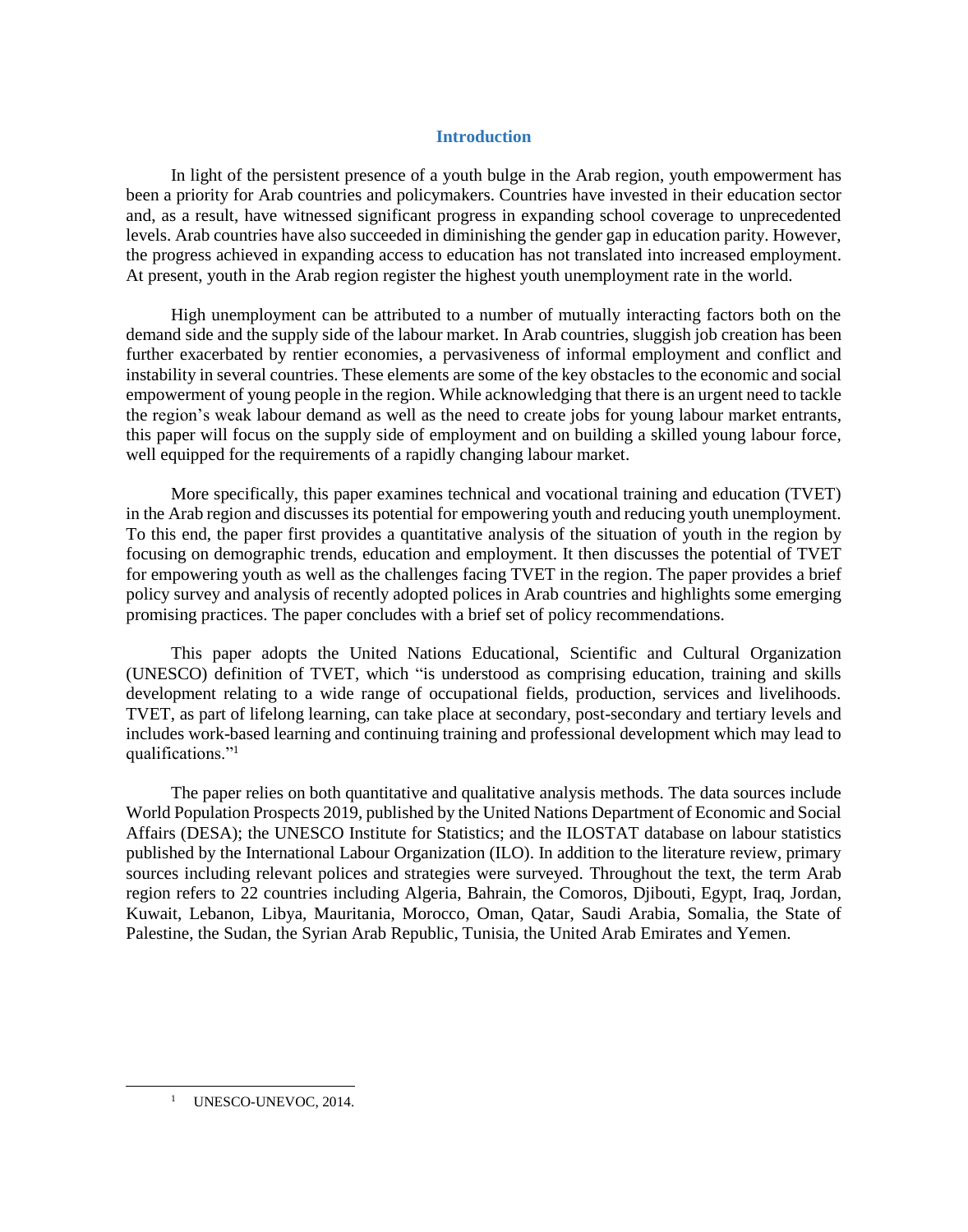# **I. The Arab region and the demographic window of opportunity**

<span id="page-3-0"></span>The Arab region continues to be one of the most youthful regions in the world. It has witnessed a dramatic increase of the number of children and youth (defined as those below 24 years old) from around

139 million in 1980 to around 216 million today, making up about 50 per cent of the region's population in 2020. This number is projected to increase to more than 245 million by 2030.

Youth aged 15-24 years make up almost 17 per cent of the population of Arab countries, or close to 74 million people. Compared to children below age 14, the size of the youth population is expected to grow faster, reaching 91 million by  $2030<sup>2</sup>$ . This variation can be explained by the change in age structures over the past few decades that has been mainly driven by decreasing fertility rates, which have fallen from close to five children per woman in 1990 to around three in 2020 (figure 1).

**Figure 1. Number (thousands) and proportion (percentage) of children (0-14), youth (15-24) and older persons (65+)**

<span id="page-3-1"></span>

*Source*: ESCWA calculations based on United Nations Department of Economic and Social Affairs (DESA), World Population Prospects 2019 database, online edition.

The demographic transformation of the region could hold great economic and development promise. Most countries, with the majority of the population moving into the working age group and decreasing dependency ratios, are on the cusp of witnessing a demographic dividend (figure  $2$ ).<sup>3</sup> Their ability to reap the rewards of this demographic window of opportunity is largely determined by the extent of the development and empowerment of their children and youth today, who will form the future workforce. Unfortunately, most countries face significant challenges in this regard, including the availability of State resources to develop quality health and education services, in addition to elevated poverty levels that restrict the ability of families to invest in their children.

<sup>&</sup>lt;sup>2</sup> ESCWA calculations based on United Nations Department of Economic and Social Affairs (DESA), World Population Prospects 2019 database.

<sup>3</sup> United Nations Children's Fund (UNICEF), 2019.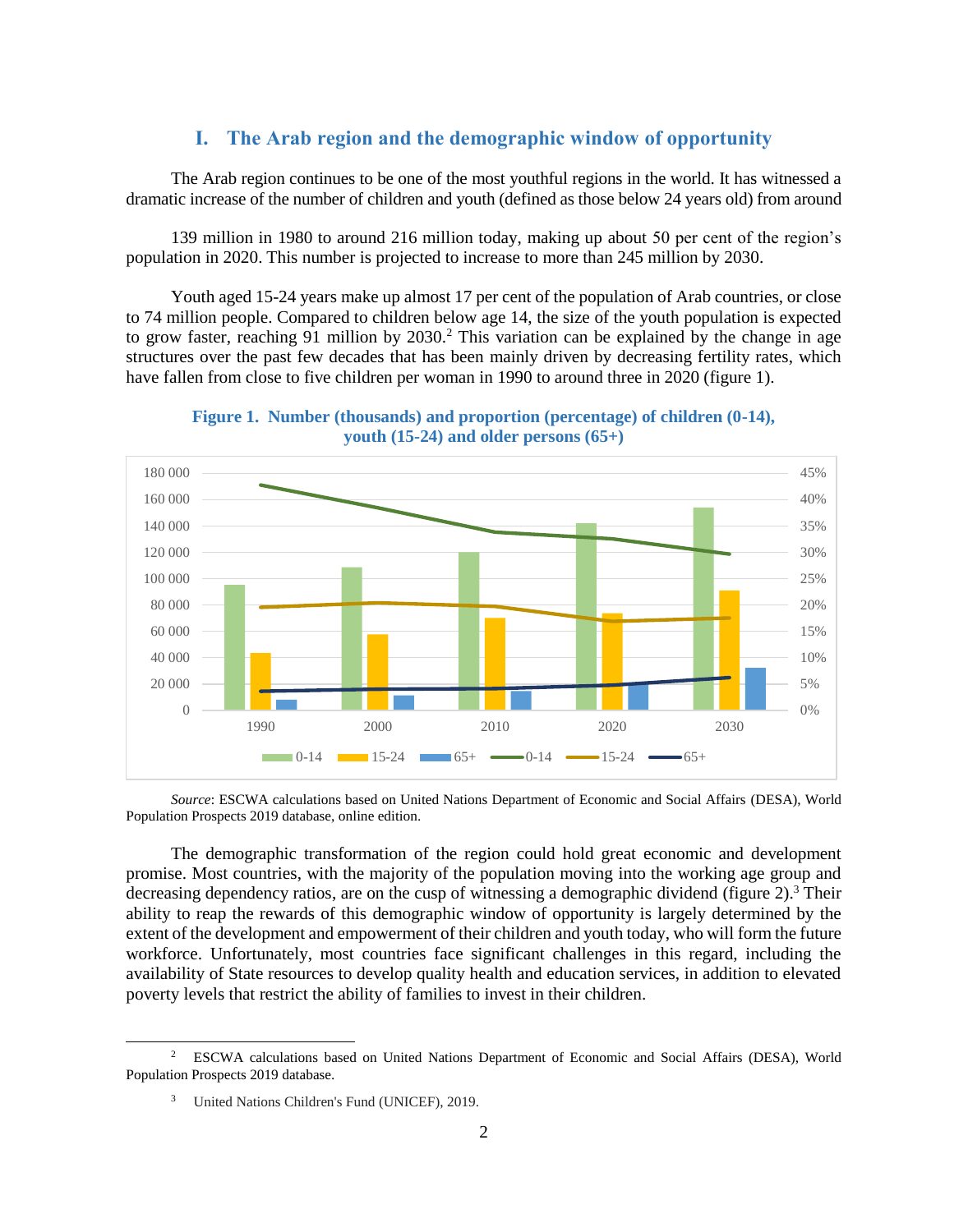<span id="page-4-1"></span>

**Figure 2. Demographic dividend, 1970-2030**

*Source*: ESCWA calculations based on World Population Prospects 2019, online edition.

The demographic dividend presents an opening for countries to focus their attention on youth empowerment.<sup>4</sup> For example, as children and youth bulges start shrinking, governments have the ability to shift their focus from delivering education services to massive numbers of children and youth, to investing more in human capital development and quality of education. In fact, reaping the benefits of the demographic dividend hinges on the ability to develop adequate and quality education systems capable of responding to labour market needs and equipping youth with the necessary employable and lifelong learning skill sets that match labour market requirements. To reap the potential benefits of anticipated demographic dividend in many countries, governments must act now to ensure adequate human development and empowerment of all children and youth, both young girls and boys, who can transit into a state of productive adulthood, well-resourced to care for themselves and their dependents.

### A. Education

<span id="page-4-0"></span>Looking first at education, the enrolment of children in the Arab region in primary school is high and shows relatively small divergence between countries, albeit a higher variation for girls' enrollment (figure 3).<sup>5</sup> Secondary and tertiary school enrolment are lower and less even, signaling disparities within the region, and in the case of tertiary education also a significant divergence between young men and young women, with young women reaching higher tertiary education enrolment ratios (figures 4 and 5).

<sup>4</sup> Variation among Arab countries in terms of the time frame and the conditions necessary to reaping the benefits of a demographic dividend are vast. For more details and country-specific analysis, see UNICEF's MENA Generation 2030: Investing in children and youth today to secure a prosperous region tomorrow.

<sup>&</sup>lt;sup>5</sup> The analysis focuses on net enrolment rates in primary and secondary education, which takes into consideration only students in the theoretical age group for a given level of education enrolled in that level. In individual country-level analyses, in the case of countries affected by protracted conflict and/or forced displacement, it is advisable to consider gross enrolment ratios which consider all students enrolled in a given level of education, regardless of age, and thus include early or late entrants and grade repetition.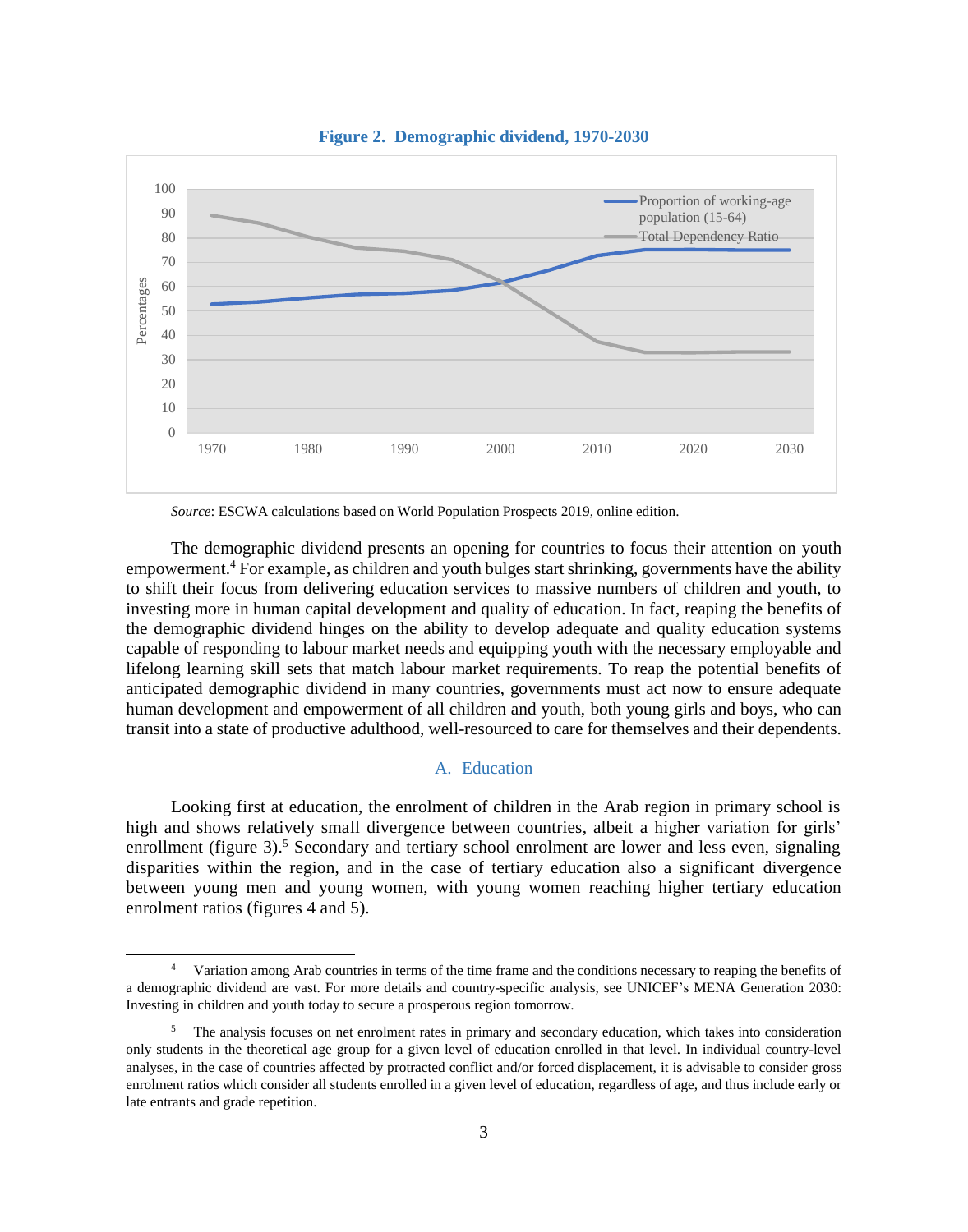<span id="page-5-0"></span>

**Figure 3. Net primary school enrolment rate (Percentage)**

*Source*: ESCWA calculations based on United Nations Educational, Scientific and Cultural Organization (UNESCO), Institute for Statistics data. Available at http://data.uis.unesco.org (accessed 18 June 2019).

*Note:* The figure refers to minimum, first quartile, median, third quartile, and maximum values. The figure uses the most recent data point available for each country, so 2018 for Djibouti; 2017 for Bahrain, Comoros, Egypt, Kuwait, Lebanon, Mauritania, Morocco, Oman, Qatar, State of Palestine and the Sudan; 2016 for the United Arab Emirates and Yemen; 2013 for the Syrian Arab Republic; 2007 for Iraq; and 2004 for Jordan. For Algeria, the most recent data for both sexes are from 2017 and for male and female from 2016. For Saudi Arabia, the most recent data for both sexes are from 2014 and for male and female from 2012. For Tunisia, the most recent data for both sexes are from 2013 and for male and female from 2009. Data for Libya and Somalia were not available.

<span id="page-5-1"></span>

### **Figure 4. Net secondary school enrolment rate (Percentage)**

*Source*: ESCWA calculations based on UNESCO Institute for Statistics. Available at http://data.uis.unesco.org (accessed 18 June 2019).

*Note:* The figure refers to minimum, first quartile, median, third quartile, and maximum values. The figure uses the most recent data point available for each country, so 2017 for Bahrain, Comoros, Egypt, Jordan, Mauritania, Morocco, Oman, Qatar and State of Palestine; 2016 for the United Arab Emirates and Yemen; 2015 for Djibouti and Kuwait; 2013 for Saudi Arabia and the Syrian Arab Republic; 2012 for Lebanon; 2011 for the Sudan; and 2007 for Iraq. Data for Algeria, Libya, Somalia and Tunisia were not available.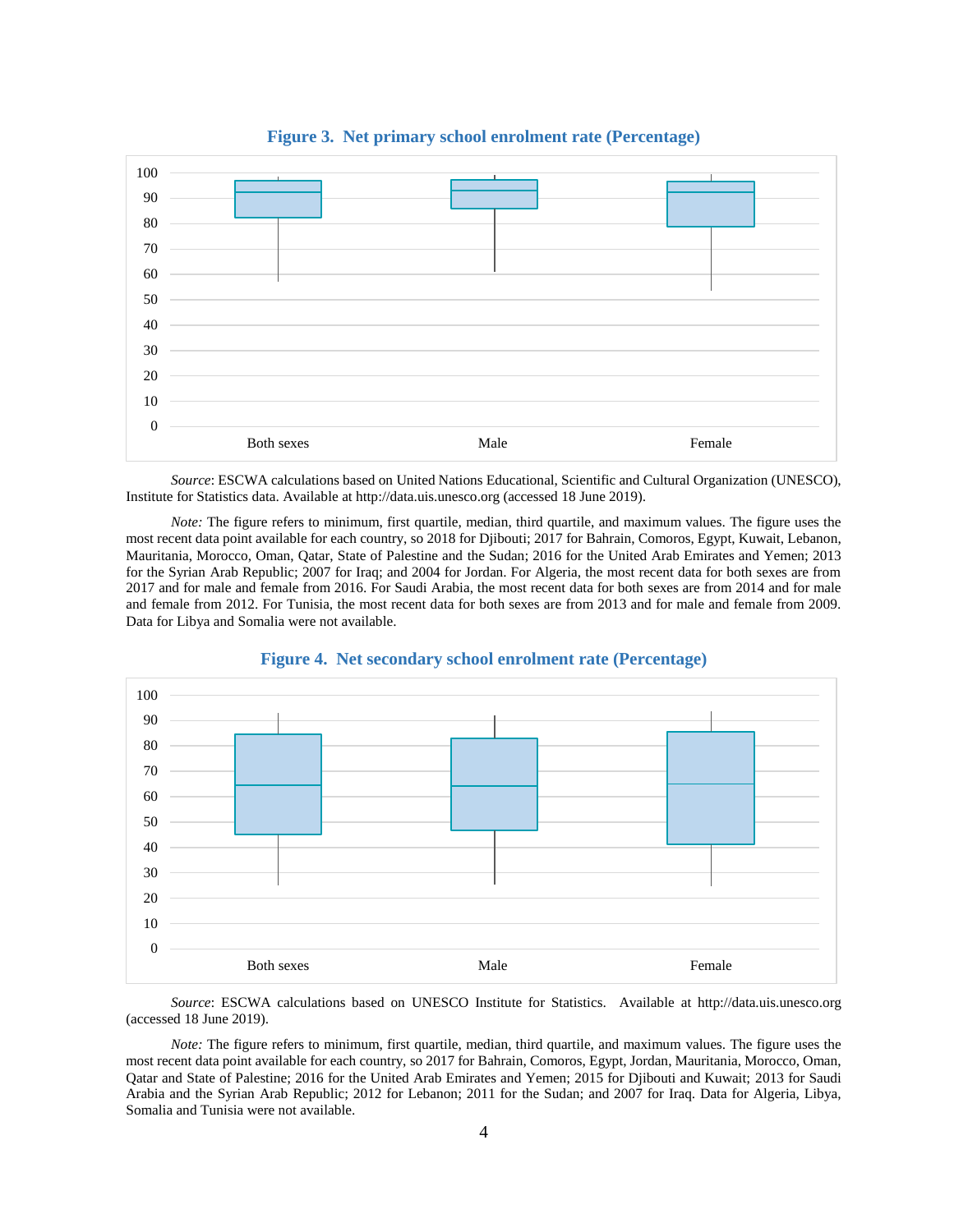<span id="page-6-0"></span>

**Figure 5. Gross tertiary school enrolment ratio (Percentage)**

*Source*: ESCWA calculations based o[n UNESCO Institute for Statistics](file:///C:/Users/10130514/AppData/Local/Microsoft/Windows/INetCache/Content.Outlook/UJSOJVA6/Available%20at%20http:/data.uis.unesco.org) data (accessed 18 June 2019).

*Note:* The figure refers to minimum, first quartile, median, third quartile, and maximum values. The figure uses the most recent data point available for each country, so 2017 for Algeria, Bahrain, Jordan, Mauritania, Morocco, Qatar, Saudi Arabia, State of Palestine and Tunisia; 2016 for Egypt, Oman and the Syrian Arab Republic; 2015 for the Sudan; 2014 for Comoros; 2013 for Kuwait; 2011 for Djibouti and Yemen; 2005 for Iraq; and 2003 for Libya. For Lebanon, the most recent data for both sexes are from 2017 and for male and female from 2014. Data for Somalia and the United Arab Emirates are not available.

Students typically enroll in vocational programmes at the secondary level. In the Arab region, there are currently approximately 2.5 million secondary students participating in vocational education, constituting around 12 per cent of all secondary students. Vocational programmes are slightly more favoured by young men, as students enrolled in vocational programmes make up 14 per cent of all secondary male students, compared to 10 per cent in case of women (figure 6).

<span id="page-6-1"></span>

**Figure 6. Number and share of secondary students enrolled in vocational programmes**

*Source*: ESCWA calculations based on UNESCO [Institute for Statistics](file:///C:/Users/10130514/AppData/Local/Microsoft/Windows/INetCache/Content.Outlook/UJSOJVA6/Available%20at%20http:/data.uis.unesco.org) data (accessed 12 December 2019).

*Note:* The figure includes countries with available data in the last eight years. Algeria, Iraq, Libya, Saudi Arabia, Somalia and the Syrian Arab republic are excluded from the regional average. The figure uses 2019 data for Djibouti, 2018 data for Bahrain, Egypt, Jordan, Lebanon, Mauritania, Morocco, Oman, Qatar and the State of Palestine; 2017 data for Comoros, the Sudan and the United Arab Emirates; 2016 data for Tunisia and Yemen; and 2015 data for Kuwait.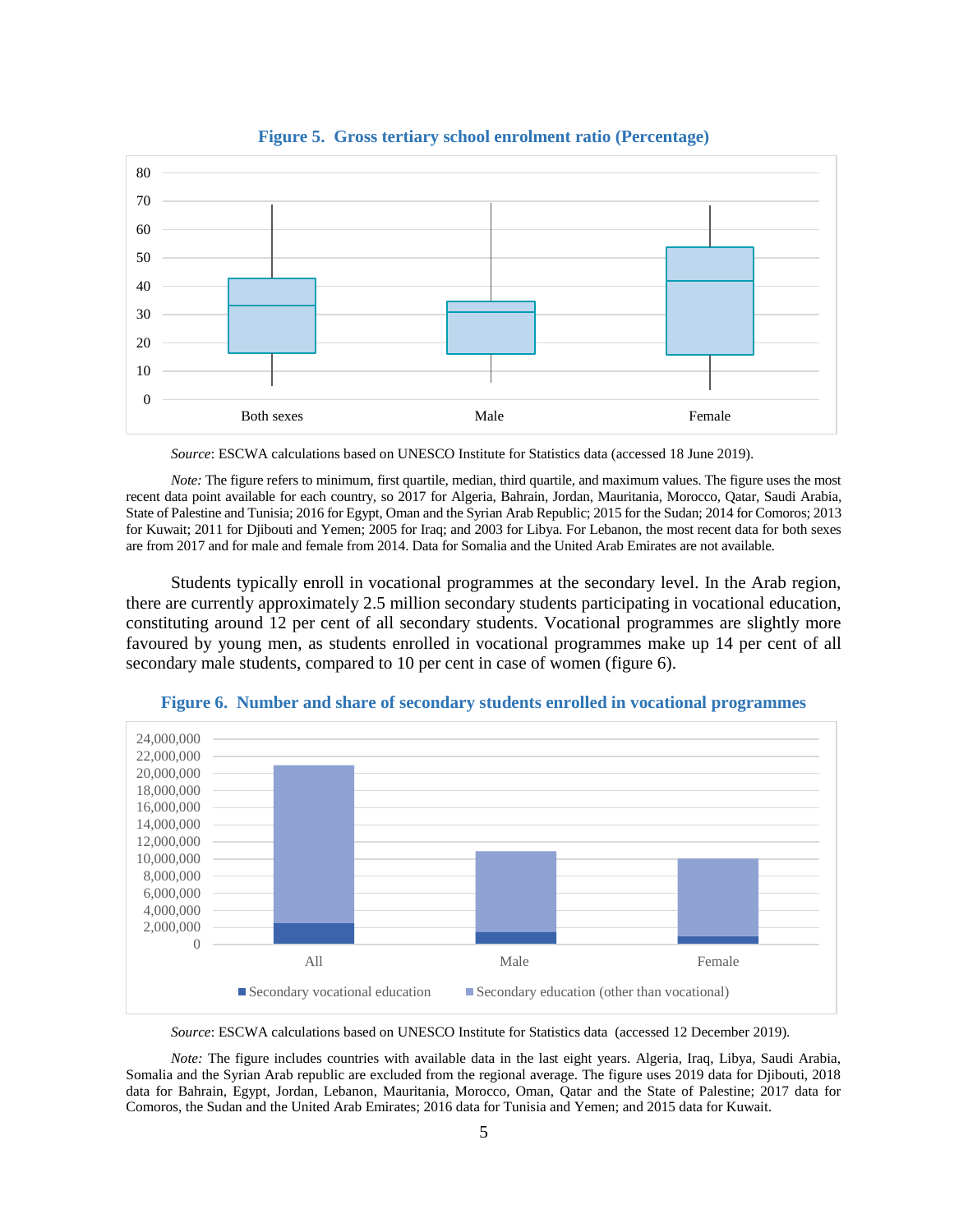Of the countries for which data is available, Tunisia, Oman and Comoros have the highest expenditure on education as a percentage of total government expenditure, reaching almost 22 per cent in case of Tunisia and around 15 per cent for Oman and Comoros, compared to 7 per cent in case of Bahrain on the low end (figure 7).

<span id="page-7-0"></span>

**Figure 7. Expenditure on education as a percentage of total government expenditure (Percentage)**

*Source*: ESCWA calculations based on UNESCO Institute for Statistics data. Available at http://data.uis.unesco.org (accessed 12 December 2019).

*Note:* The figure includes countries with available data in the last eight years. The figure uses 2017 data for Bahrain, Jordan, Oman and Qatar; 2016 data for Mauritania; 2015 data for Comoros and Tunisia; and 2013 data for Lebanon.

The distribution of these expenditures is equally important. Most public expenditure is allocated to staff compensation, exceeding 95 per cent in Morocco, Lebanon and Comoros (figure 8). These numbers could indicate that funds for increasing the quality and capacity of education systems may be insufficient.



<span id="page-7-1"></span>

*Source*: ESCWA calculations based on UNESCO Institute for Statistics data. Available from http://data.uis.unesco.org (accessed 12 December 2019).

*Note:* The figure includes countries with available data in the last eight years. The figure uses 2018 data for Morocco; 2017 data for Jordan, Oman, Qatar and the State of Palestine; 2015 data for Comoros; 2013 data for Lebanon; and 2012 data for Bahrain.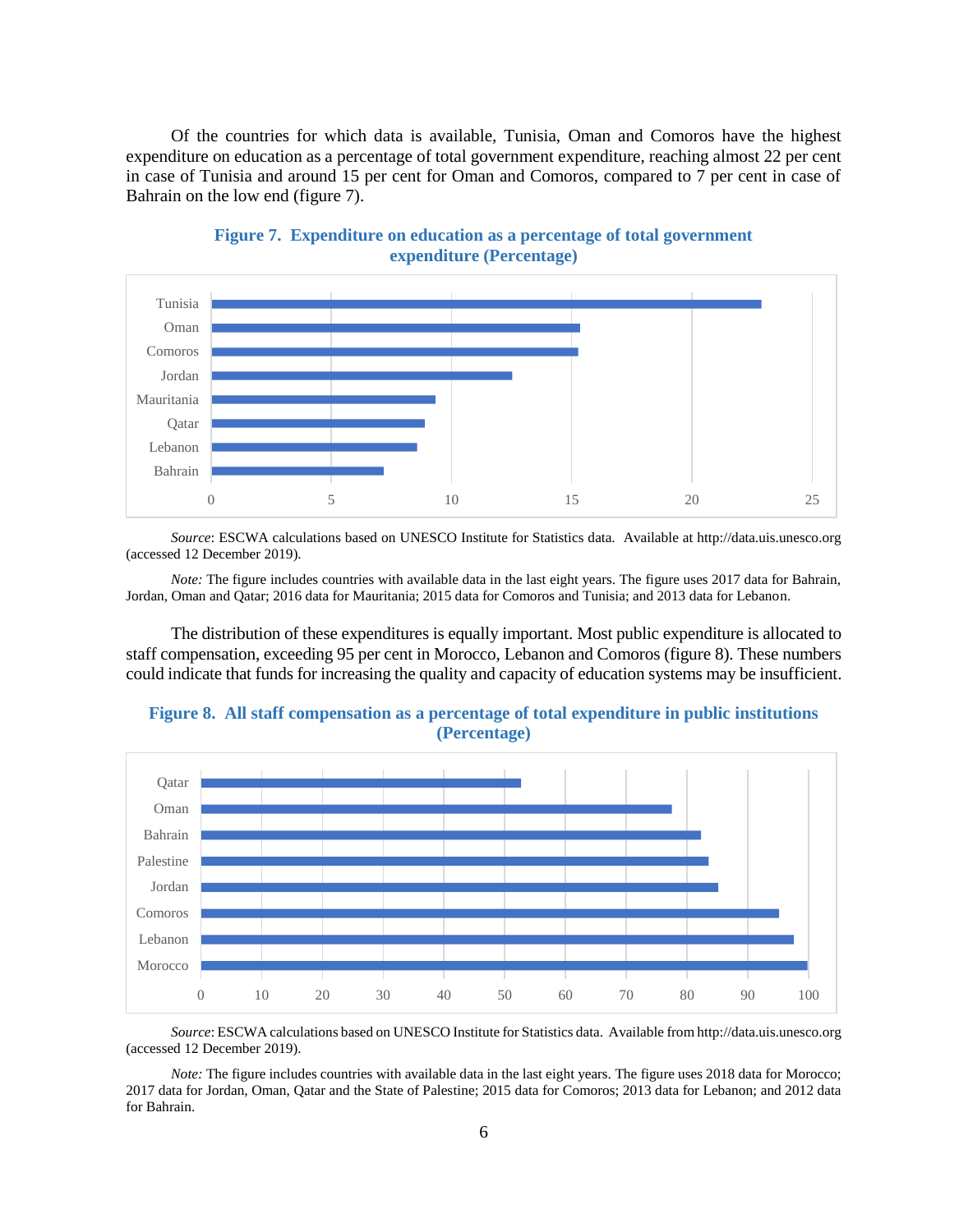Despite the significant progress witnessed in countries across the region, the education sector continues to suffer from structural difficulties including achieving geographical balance in service delivery between rural and urban areas, ensuring inclusion of all young people including persons with disability and providing quality education. The 2016 Arab Human Development Report found that inequality is widest in the education component of the inequality-adjusted Human Development Index, which may "reflect the inequalities in education systems that properly prepare only a small minority of youth with the adequate skills to meet the demand of labour markets, where most new entrants face a lack of opportunity".<sup>6</sup>

### B. Employment

<span id="page-8-0"></span>The progress achieved in education has not been translated to increased employment.<sup>7</sup> Unemployment rates especially among the youth are soaring and are currently the highest in the world, at close to 26 per cent on average and ranging between 14 per cent in the Gulf Cooperation Council (GCC) countries,  $8\text{ }25$  per cent in Arab least developed countries (LDCs),  $9\text{ }27$  per cent in the Mashreq<sup>10</sup> and 29 per cent in the Maghreb.<sup>11</sup> Unemployment also has a gendered dimension, as the unemployment rate of young women aged 15-24 years is 75 per cent higher than that of young men in the region (39 per cent compared to 22 per cent).<sup>12</sup> Higher education levels are not a guarantee against unemployment in the region, as reflected in higher unemployment rates among university graduates.

<span id="page-8-1"></span>

### **Figure 9. Youth unemployment rate (percentage), 2020**

*Source*: ESCWA calculations based ILOSTAT data (accessed 13 December 2019).

- <sup>6</sup> United Nations Development Programme (UNDP), 2016.
- <sup>7</sup> Samans and Zahidi, 2017.

- <sup>8</sup> Bahrain, Kuwait, Oman, Qatar, Saudi Arabia and the United Arab Emirates.
- <sup>9</sup> The Comoros, Djibouti, Mauritania, Somalia, the Sudan and Yemen.
- <sup>10</sup> Egypt, Iraq, Jordan, Lebanon, the State of Palestine and the Syrian Arab Republic.
- <sup>11</sup> Algeria, Libya, Morocco and Tunisia.
- <sup>12</sup> ESCWA calculations based on ILOSTAT data (accessed 13 December 2019).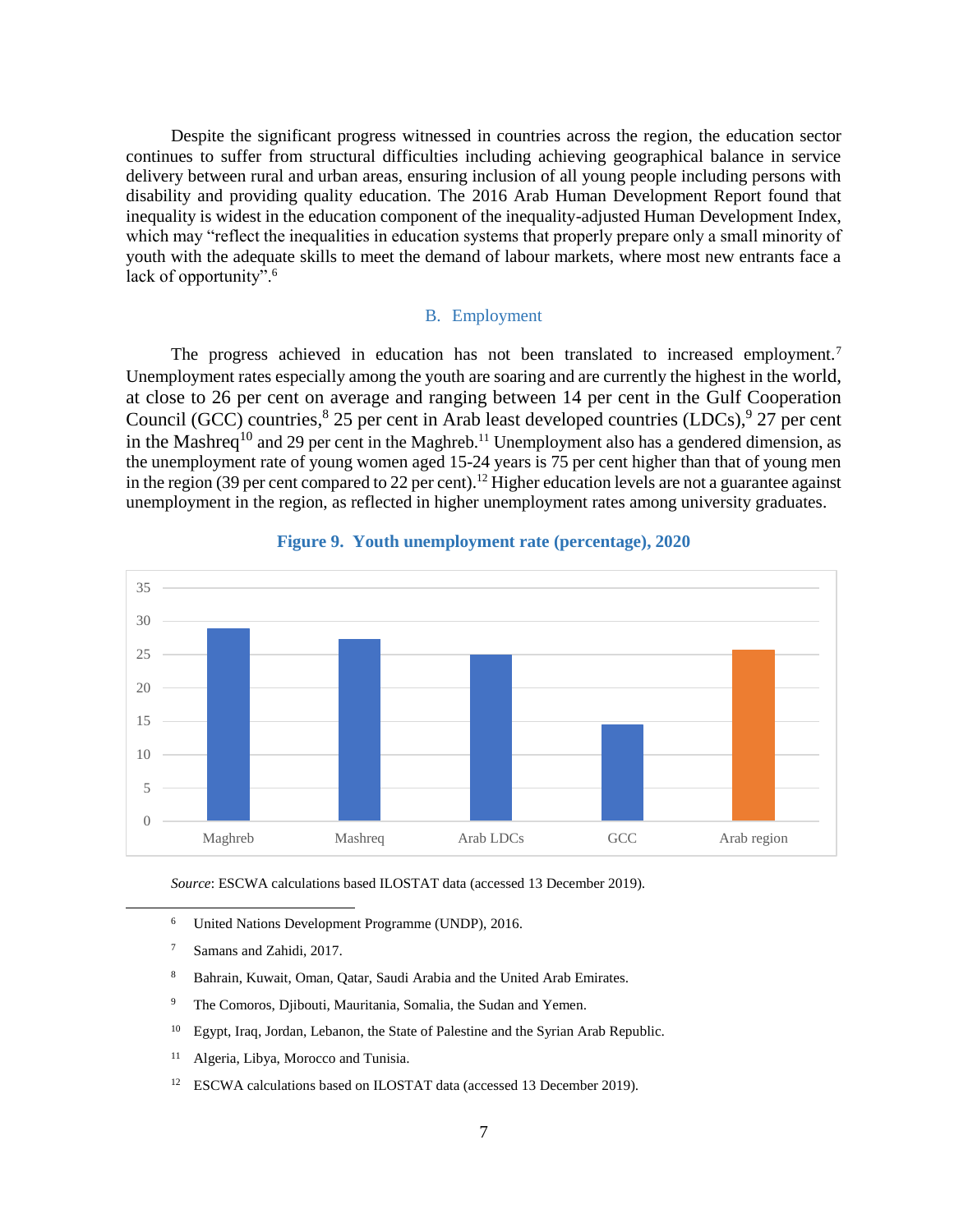According to the definition of unemployment, only those that are part of the labour force and actively seeking a job are reflected by the unemployment rate. Therefore, the above average rates mask a gap that would be even more glaring regarding young women who, for a variety of different reasons, are left out of the workforce entirely.<sup>13</sup> Evidence shows that the high educational attainment of women, which at the tertiary level is remarkably higher than that of men, has not so far been translated into an increase in their labour force participation. According to ILO estimates, only 16 per cent of the Arab region's young women are part of the workforce in 2020, compared to 33 per cent globally. At the same time, 45 per cent of young men are active in the labour force in the region, which is relatively close to other parts of the world.<sup>14</sup> Young women in the Arab region are thus less likely to enter the workforce than their peers in other regions and unemployment data show that if they do, they face more difficulties in finding adequate employment than men.

<span id="page-9-0"></span>

### **Figure 10. Youth labour force participation rate (percentage), 2020**

*Source*: ESCWA calculations based ILOSTAT data (accessed 13 December 2019).

Another useful illustration of the challenge of the large numbers of inactive youth in the Arab region is the number of youths who are not in employment, education or training (NEET). NEET figures give a better idea of the potential scale of youth labour market entrants than youth unemployment figures, which only considers those actively seeking a job. Since NEET focuses on all young people who find themselves without work and disengaged from education, it can shed light on the challenge of transitioning from education to work.

In 2020, the estimated number of young people not in employment, education or training (NEET) in the Arab region is 21 million, constituting close to one third of all youth, which is

<sup>&</sup>lt;sup>13</sup> According to the ILO Glossary of [Statistical](https://www.ilo.org/ilostat-files/Documents/Statistical%20Glossary.pdf) Terms the labour force refers to the sum of all persons of working age who are employed and those who are unemployed. Unemployed persons are defined as all those of working age who are not in employment, have been actively seeking employment during a recent specified period and are currently available to take up employment given a job opportunity. The labour force thus does not include persons of working age who are students, retired, taking care of children or other family members, or not seeking employment.

<sup>&</sup>lt;sup>14</sup> ESCWA calculations based on ILOSTAT data (accessed 13 December 2019).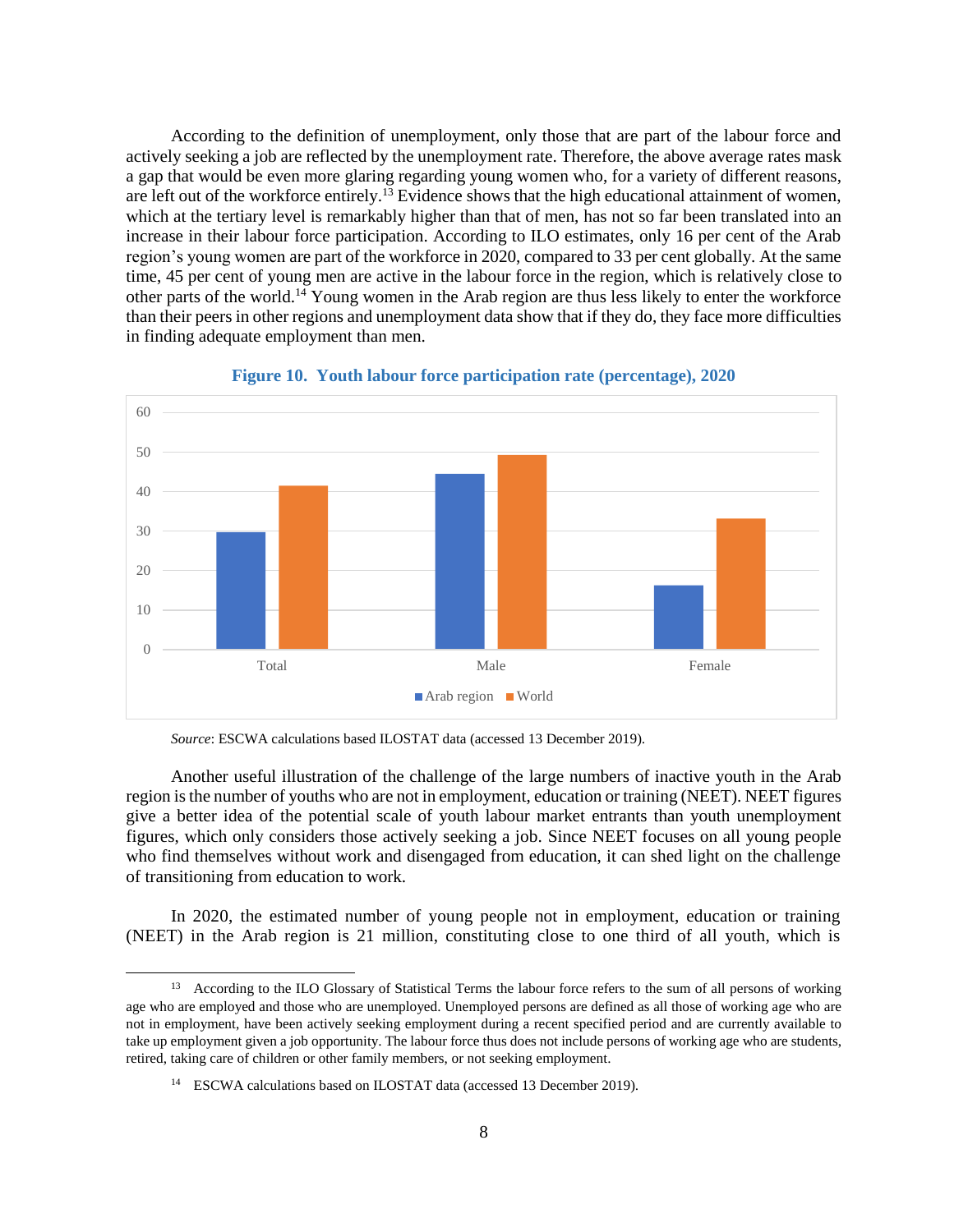significantly higher than the global average of around 21 per cent. There is a pervasive gender gap, with around 19 per cent of young men in the Arab region falling into the NEET group compared to close to 43 per cent of young women.<sup>15</sup>

<span id="page-10-0"></span>

**Figure 11. Youth not in employment, education or training (NEET) (percentage), 2020**

*Source*: ESCWA calculations based on ILOSTAT data (accessed 13 December 2019).

Against this backdrop, boosting job creation is essential in the region. According to ILO estimates, the labour force of the region totals roughly 143 million workers in 2020, a figure that is expected to grow by almost 19 million by 2030. In addition, the labour market needs to absorb those currently unemployed. Given this expansion in the labour market and an unemployment rate of about 10 percent, the Arab region needs to create more than 32 million additional jobs in the coming decade.<sup>16</sup>

On average, Arab countries only created around 2.3 million jobs annually between 2010 and  $2020$ <sup>17</sup> Moreover, according to the ILO's report on informality in the employment sector, around 69 per cent of the jobs in the region were in the informal sector, which is associated with lower productivity, income and security. 18

The provision of adequate public sector jobs, which still constitutes a key aspect of the "social contract" in the region, has become increasingly untenable as a result of ongoing State reforms, shifts in bureaucracies and formidably high numbers of new entrants into the market. Job creation is further hindered by the weakness of the private sector, which often generates low-quality jobs in the informal economy, unattractive to many young people, particularly given the weak social protection platforms.

<sup>15</sup> Ibid.

<sup>16</sup> Ibid.

 $17$  Ibid.

International Labour Organization (ILO), 2018.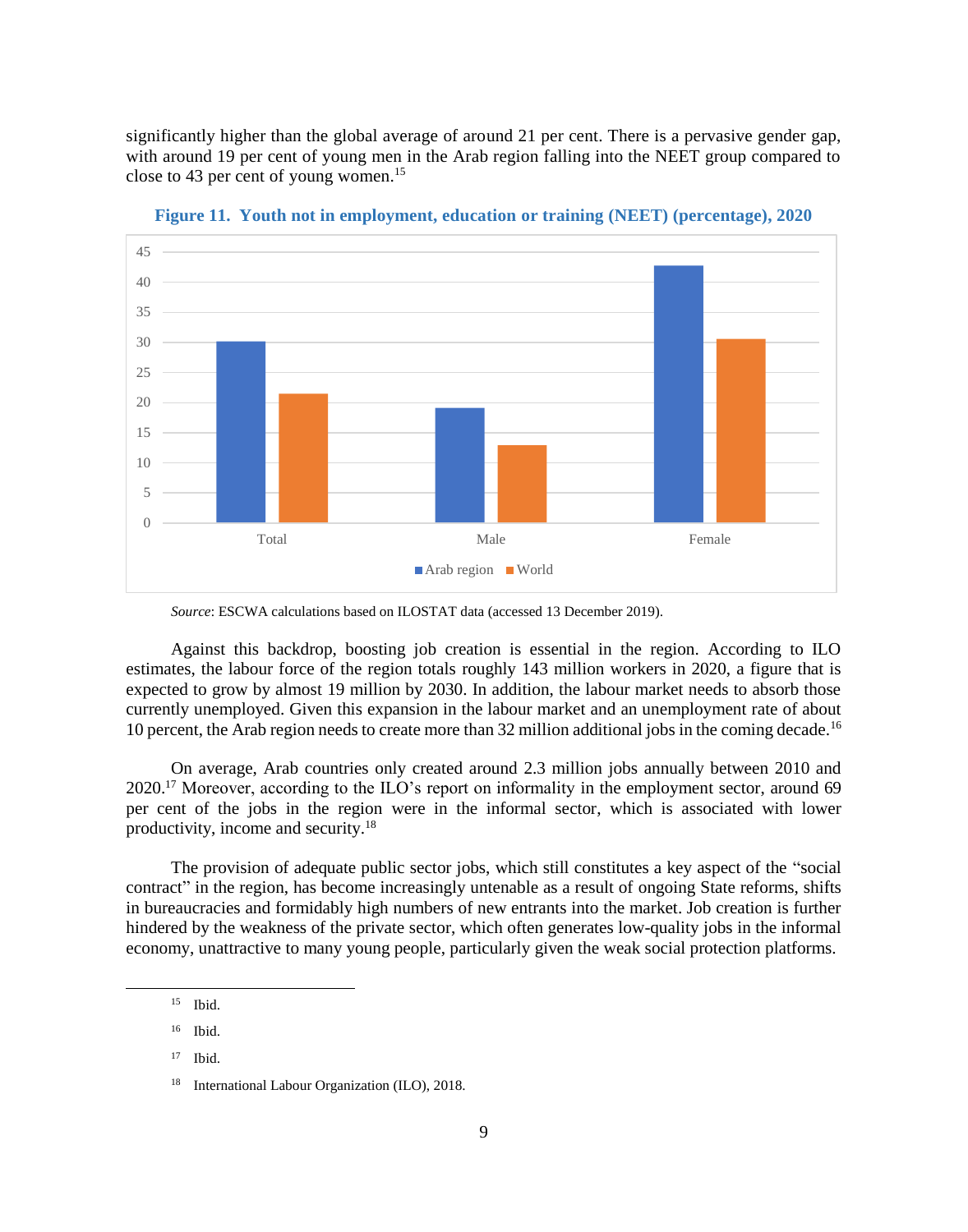Vulnerable youth groups including young women, youth in rural areas, youth with disabilities, and refugee, migrant and displaced youth, who continue to face aggravated challenges accessing both the education services and the labour market.<sup>19</sup>

Large numbers of youth across the region are ill-prepared for the challenges posed by a fast changing job market, marked by automation, big data and artificial intelligence, among many other developments. <sup>20</sup> The fourth industrial revolution and shifts in job roles and occupational structures have resulted in the continuous need to match its demand for an adaptable skilled labour force that can operate in an increasingly globalized market.<sup>21</sup>

Today, the majority of Arab countries suffer from a mismatch between the skills offered by rigid and, in many cases, outdated education systems and curricula and the skills demanded by the job market. The mismatch is not limited to technical skills, but extends to life skills, which refer to personal and interpersonal skills such as critical thinking, problem-solving, communication, etc.<sup>22</sup> The pervasive skills mismatch between job market needs and education, inadequate labour force skills and the lack of work-readiness has been flagged by firms in the region as detrimental to their growth and ability to hire employees. $23$ 

Unless these challenges are urgently addressed, their implications will be far-reaching, deterring the region's ability to alleviate poverty and achieve progress towards sustainable development. It could also potentially lead to further social unrest as multitudes of young people suffer growing socioeconomic frustrations.

# <span id="page-11-0"></span>**II. Making the case for quality TVET: a new model for skilled and employable youth**

*"The knowledge, skills and competencies imparted by education are generally understood as primary vehicles for the empowerment of individuals and the promotion of social and economic development [...]. Ensuring adequate and relevant technical and vocational education and training is central to responding to the diverse aspirations and needs of individuals and societies in a rapidly globalizing world."*

*[A/67/310,](https://www.right-to-education.org/sites/right-to-education.org/files/resource-attachments/UNSR_TVET_2012.pdf) Report of the Special Rapporteur on the right to education, 15 August 2012.*

Globally, TVET has been recognized as an effective instrument for empowering youth. It provides youth with employable skills sets and facilitates their paths to productive employment and

- <sup>20</sup> European Training Foundation (ETF) and World Bank, 2005**.**
- <sup>21</sup> Samans and Zahidi, 2017.

1

<sup>23</sup> United Nations, 2018.

<sup>&</sup>lt;sup>19</sup> For example, across the Arab region economic inactivity ranges between 51 and 74 per cent among males with a disability compared to 18-33 per cent for males without disability. For more information, see the ESCWA publication, Disability in the Arab Region [\(E/ESCWA/SDD/2018/1\)](file:///C:/Users/513854/Downloads/disability-arab-region-2018-english_1.pdf).

<sup>&</sup>lt;sup>22</sup> UNESCO defines life skills as "a group of cognitive, personal and interpersonal abilities that help people make informed decisions, solve problems, think critically and creatively, communicate effectively, build healthy relationships, empathize with others, and cope with and manage their lives healthily and productively."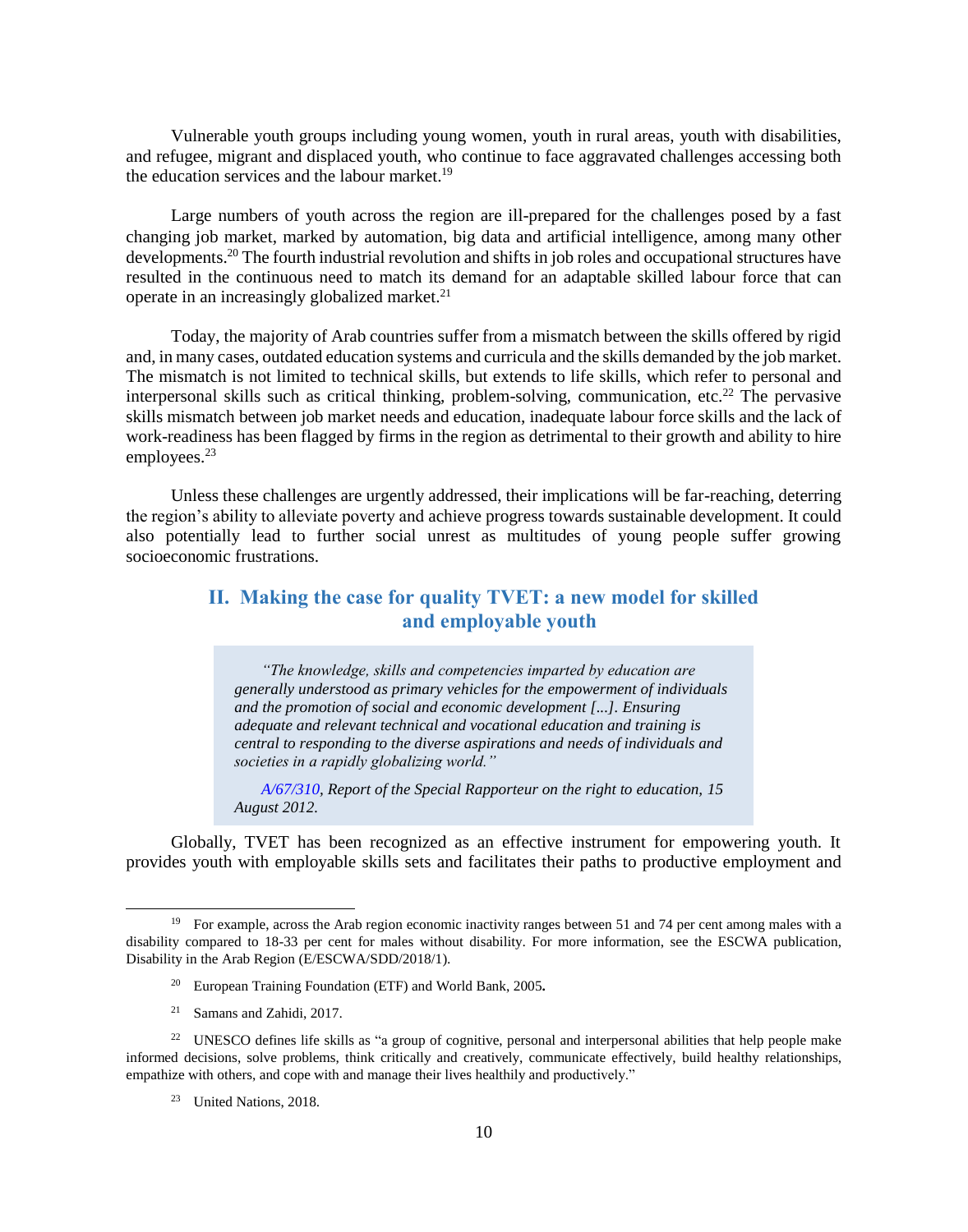work. In the Arab region, TVET could play a critical role in combating youth unemployment through fostering labour market integration and increasing opportunities for training and "upskilling".

National efforts to further develop and reform TVET, especially in the context of achieving sustainable development, can have a significant impact and multiplier effect in encouraging economic growth, reducing inequality, particularly for the most vulnerable youth, and contributing to consolidation of peace.

The importance of TVET was also recognized in the 2030 Agenda. The fourth sustainable development goal reflected the global commitment to ensure inclusive and equitable quality education for all, including access to affordable and quality technical, vocational education (SDG 4.3). The 2030 Agenda embodies a transformative paradigm for thinking about development. It emphasizes a nexus approach that recognizes and addresses the interlinkages of the different facets of development. In line with this approach the 2030 Agenda also emphasizes the linkages between technical and vocational skills and employment and decent jobs (SDG 8). However, as shall be demonstrated below, TVET transcends education and employment and cuts across the five pillars of the 2030 Agenda: people, prosperity, planet, peace and partnership.

From an economic perspective, modernized, responsive and inclusive TVET contributes to building a knowledge-based society, which is a prerequisite for driving productivity, by providing a competitive edge in an increasingly demanding global economy and ensuring prosperity. Progressive TVET systems are closely correlated with the labour market in that they are shaped by the actual demand for vocational qualifications. They cover a wide range of occupations such as information technology and health care as well as the traditional trades and crafts. They foster a wide array of skills, including technical and occupational skills, entrepreneurship, innovation and technology and core business and personal skills, blurring the lines between TVET and general secondary and higher education.<sup>24</sup> This approach to hands-on education is in part a result of the changing labour and market trends that require a duality of academic education and formal training interventions to equip individuals with the mindset and skill set needed to succeed in today's economy.<sup>25</sup> This approach is also vital for assisting youth with a smooth transition between TVET, higher education and/or the labour market/formal economy.

TVET can positively contribute to promoting social equity by leveraging human capital. It can empower the economically disadvantaged by increasing their opportunities for employability and income (SDG 10.1), provided they are included in social protection platforms that are typically absent in informal employment. As some global practices attest, TVET can also contribute to the well-being of vulnerable groups of young people, particularly young women and persons with disability, and youth in conflict, by narrowing education and employment gaps, facilitating their socioeconomic inclusion, remedying existing inequalities, reducing risks of marginalization and breaking the cycle of intergenerational poverty (SDG 5, and 8).<sup>26, 27</sup>

<sup>26</sup> ILO, 2017.

 $\overline{a}$ 

<sup>24</sup> Marope, Chakroun and Holmes, 2015.

<sup>25</sup> World Bank, 2014.

<sup>&</sup>lt;sup>27</sup> The United Nations Convention on the Rights of Persons with Disabilities (CRPD) 2006 highlighted the need to ensure persons with disability's access to general tertiary education, vocational training, adult education and lifelong learning without discrimination (article 24), and to enable them to have effective access to technical and vocational guidance programmes, placement services and vocational and continuing training (article 27).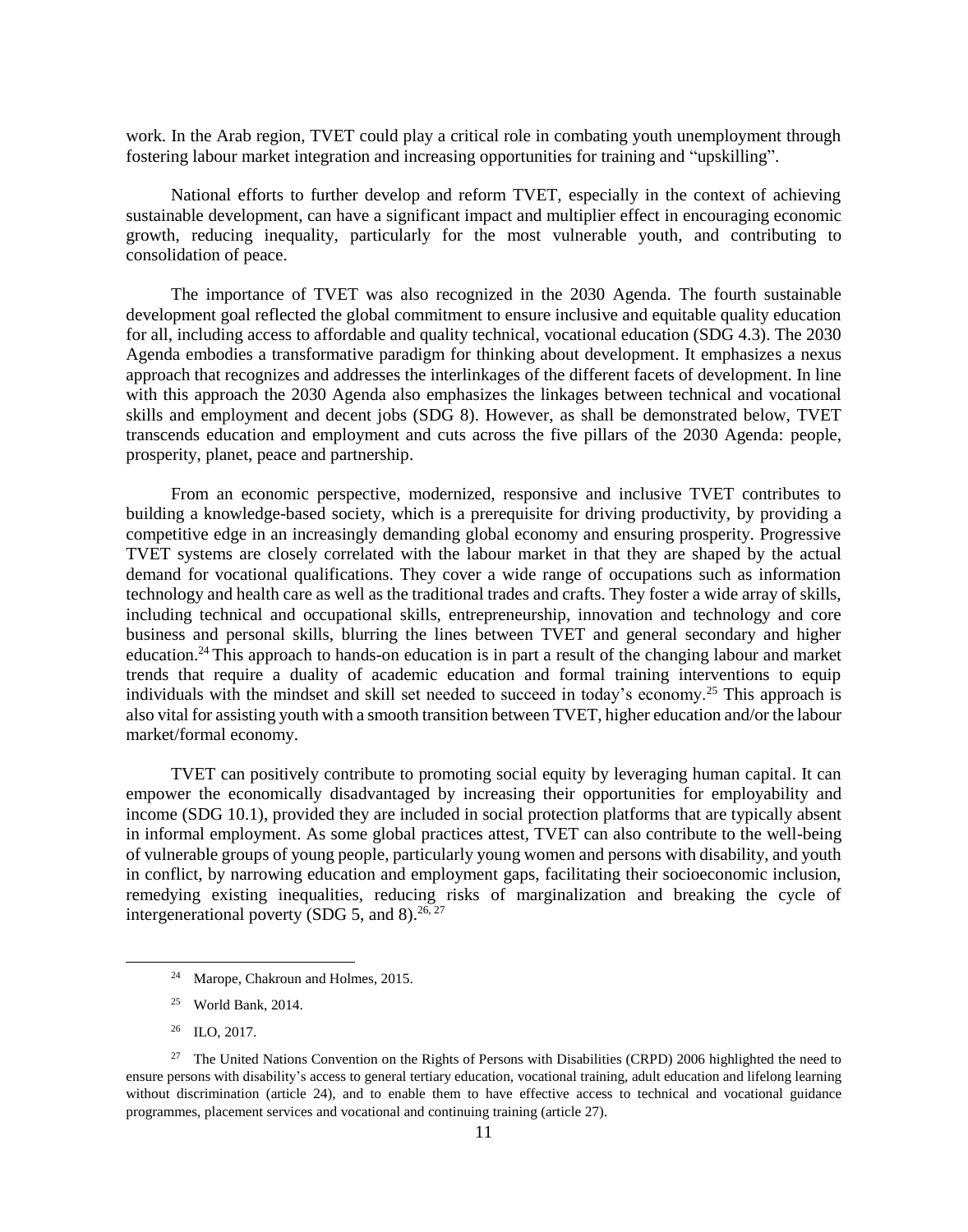In addition to improving employable skills for vulnerable youth, TVET can encourage young people, particularly young men, to ''buy into'' peace processes by empowering them both economically and socially.<sup>28, 29</sup> The 2015 Security Council resolution on Youth, Peace and Security [\(S/RES/2250\)](https://undocs.org/S/RES/2250(2015)) recognized the linkage between employment, vocational training, education, entrepreneurship for the youth and peace.

> The *United Nations Security Council Resolution on Youth, Peace and Security* (Res. 2250) "stresses the importance of creating policies for youth that would positively contribute to peacebuilding efforts … *and provide youth employment opportunities and vocational training, fostering their education, and promoting youth entrepreneurship* and constructive political engagement."

The nexus of TVET and environmental issues is also materializing, as TVET systems are expected to equip young people with skills that spur economic growth while at the same time ensure environmental sustainability.<sup>30</sup> Green and blue skills that strike the balance between economic growth, sustainable patterns of production and consumption and sustainable use of environmental resources and ecosystems are required to help protect the **planet** and achieve SDGs 12, 13, 14 and 15.<sup>31</sup> TVET can play an important role in this regard, particularly given its emphasis on specific sectors such as agriculture, manufacturing and construction, among others, that can have a heavy environmental footprint. Thus, it is of growing importance to make TVET more environmentally focused. Moreover, as countries move towards green and blue economies, there is a large potential for the creation of green and blue jobs, which will demand specific knowledge and skills that can be provided by TVET.<sup>32</sup>

Successful experiences from countries across the globe showcase the importance of real **partnerships** for achieving effective TVET systems. The multi-pronged nature of TVET provides manifold intersections between education and employment and the often complex governance systems necessitate strong partnerships and effective coordination mechanisms between the public sector and the private sector and civil society. Regional cooperation is also required given the large scale intraregional labour migration.

# **III. Challenges facing TVET in the Arab region**

<span id="page-13-0"></span>The attractiveness of TVET to young people in the Arab region is still low compared to general education, as demonstrated in figure 6 above. These rates are striking when compared to countries with developed TVET sectors. For example, around one third of the population in countries in the Organisation for Economic Co-operation and Development (OECD) have vocational, upper secondary degrees as their highest educational level achieved.<sup>33</sup>

<sup>28</sup> Matsumoto, 2008.

<sup>29</sup> Johnson, Phillips and Maclean, 2007.

<sup>&</sup>lt;sup>30</sup> UNESCO and International Center for Technical and Vocational Training (UNEVOC), 2012.

<sup>&</sup>lt;sup>31</sup> European Centre for the Development of Vocational Training (CEDEFOP), 2013.

<sup>32</sup> Marope, Chakroun and Holmes, 2015.

<sup>33</sup> OECD, 2013.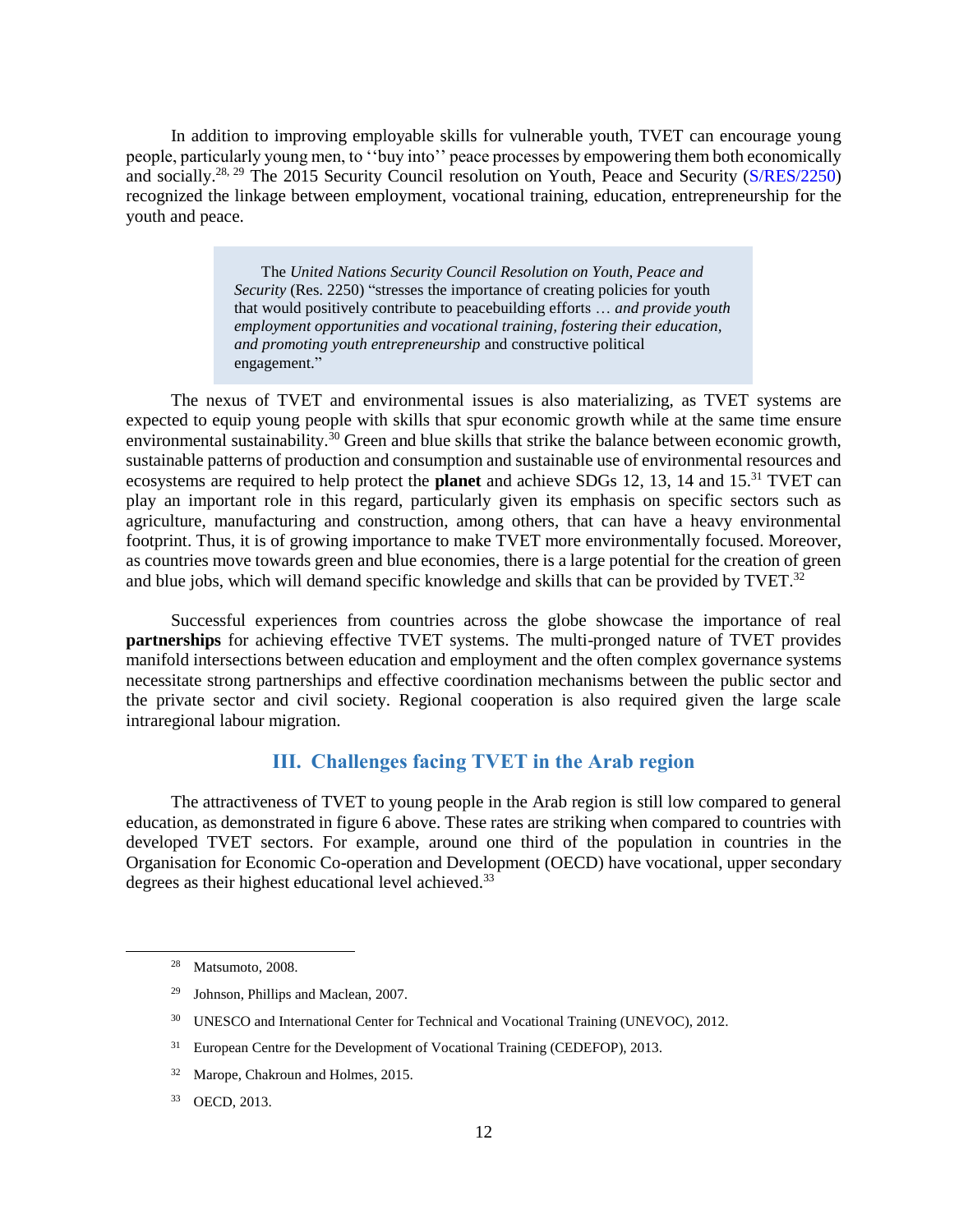While general education has made significant strides in most Arab countries, several challenges have hindered the development of TVET. Despite variation across and within countries, some general challenges can be identified. The quality of service provision remains relatively low across the region, as a result of outdated curricula, absence of continuous professional development and poorly equipped schools. The poor coordination and collaboration between TVET and the private sector has lowered TVET responsiveness to the labour market, deepening the skills mismatch between the qualifications of TVET students and the needs of the labour market. Moreover, there are limited pathways connecting TVET with higher education for students wishing to do so.

TVET is also weakened by persistent negative social attitudes and perceptions linked to the stigma associated with academic failure and poor-quality provision that deter both young people from joining TVET programmes and employers from recruiting TVET graduates.

The unattractiveness of TVET is propagated by the perception that it is an underprivileged track for employment that would include low wage jobs, poor working conditions and prospects of informality.<sup>34</sup> While unemployment rates for TVET graduates (around 15 per cent) are almost half of that of university graduates (close to 30 per cent) in the Arab region, surveys indicate that the majority of TVET graduates are not employed in satisfactory  $i$ obs. $35$ 

The impact of informality is exacerbated in the region due to its scale as well as the heightened vulnerability of informal workers, who are usually

*"TVET is regarded as a second-class route for students, who continue to display clear preferences for academic and university education and public sector careers, even when this means almost certain periods of extended unemployment following graduation."*

*Jordan, Education Strategic Plan 2018 – 2022, Ministry of Education.*

Available at [http://www.unesco.org/new/fileadmin/MULTI](http://www.unesco.org/new/fileadmin/MULTIMEDIA/FIELD/Amman/pdf/ESP_English.pdf) [MEDIA/FIELD/Amman/pdf/ESP\\_English.pdf.](http://www.unesco.org/new/fileadmin/MULTIMEDIA/FIELD/Amman/pdf/ESP_English.pdf)

excluded from social protection systems in most countries across the region.<sup>36</sup>

Consequently, in a region that faces difficulties in generating high-quality jobs, the message that is signaled to youth is "acquire the 'right' degree from the 'right' university and then queue for a public sector job."37

The fragmentation in planning and policy responses and weak coordination within government and between government and other stakeholders has hampered service delivery and limited the ability for systemic collaboration and coordinated responses to address those challenges. Furthermore, public expenditure on TVET reform is deemed insufficient in many countries.

<sup>&</sup>lt;sup>34</sup> The poor conditions and quality of TVET education are well documented in the World Bank Systems Approach for Better Education Results (SABER), Work Force Development Reports for MENA countries (available at: [http://saber.worldbank.org/index.cfm?indx=8&pd=7\)](http://saber.worldbank.org/index.cfm?indx=8&pd=7) and the European Training Foundation (ETF), 2013. See UNESCO/UNEVOC, 2013.

<sup>35</sup> UNICEF and ILO, 2016.

<sup>36</sup> World Bank, 2014.

<sup>37</sup> World Bank, 2013.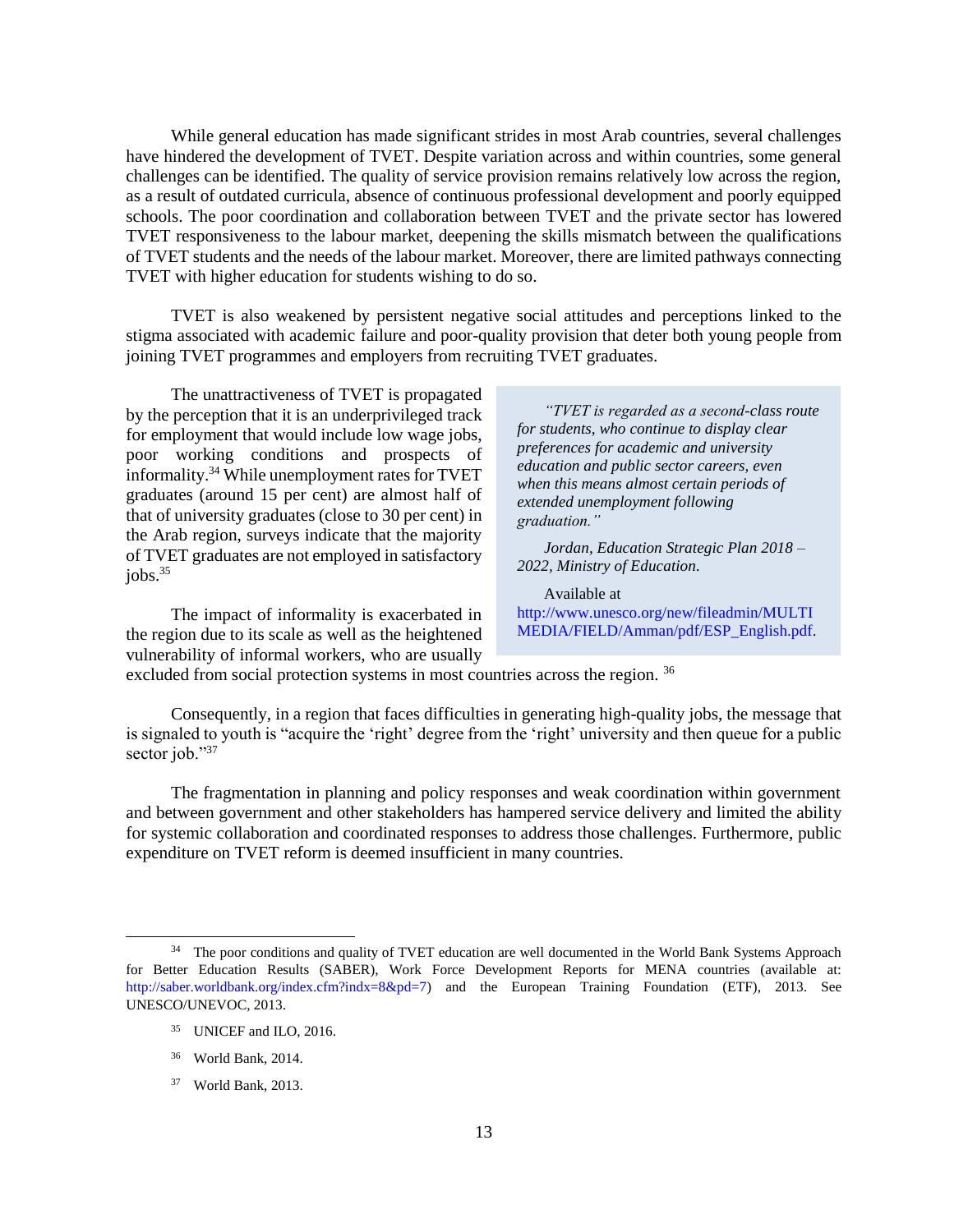# **IV. Relevant policy developments in the Arab region**

<span id="page-15-0"></span>Driven by an increasing awareness of the potential capacity of TVET in reducing unemployment and a growing awareness of the problems that this sector faces, countries across the region have paid increasing attention to developing TVET, focusing on the need to improve transition from education to the labour market, addressing the skills mismatch and developing skills required by changing job markets. Arab countries reaffirmed this position on several regional occasions, including in the 2013 Cairo Declaration which clearly reflected governments' commitment to prioritize job creation and "foster youth entrepreneurship […] through training programmes, using formal and non-formal curricula, education, vocational and employment counseling, quality paid internships, [and] social protection."<sup>38</sup>

Countries across the region are galvanizing efforts to reform TVET. A brief survey of the policies adopted across the region (table 1), reveals some interesting findings. Several Arab countries including Bahrain, Egypt, Djibouti, Jordan, Kuwait, the State of Palestine, Qatar, Saudi Arabia and the Sudan, have acknowledged developing TVET education in their national development plans as a mean to empower youth, develop their education and labour sectors and strengthen the economy. Some countries stipulated the right to vocational education in their Constitution, including Algeria (article 65), Morocco (article 31) and Egypt (article 20). 39

The majority of the Arab countries have focused TVET development in general education and/or TVET-specific policies and strategies. However, some countries such as Djibouti, Egypt, Jordan, Morocco and the State of Palestine, included TVET development in other sectoral plans and policies, most notably the national employment policies.

A quick reading of the adopted policies also reveals similar patterns and focus areas that target building human capital. These areas include: developing a TVET governance system; improving its infrastructure; enhancing its pedagogical approaches; improving teachers qualifications and capacities; upgrading overall service delivery and accessibility; improving the linkages between higher education, vocational and continuing education; addressing the negative perception of TVET education both by students and employer; better engaging the private sector; building entrepreneurial and life skills; accommodating technological developments; and better alignment with labour market needs.

In terms of enhancing TVET alignment with the labour market, some countries such as Jordan and Saudi Arabia emphasized the need to develop TVET in light of current as well as future labour market needs. Tunisia's National Development Plan (2016-2020) prioritized investment in infrastructure, innovation and technology and estimated that 400,000 new high-skilled jobs will be created and called for adopting a strategic vision in developing TVET to ensure skills are aligned with market labour needs. Lebanon launched its first labour force survey in 2018, which incorporated the need for and anticipation of certain skills, as evidence of the changing nature witnessed in the job market. Other countries, such as Egypt, prioritized the need to forecast job demand by adopting an integrated and effective labour market information system that allow for tracking and forecasting growth of different industries specializations, geographical distribution and demand for human resources.

<sup>38</sup> Cairo Declaration: [Development](https://arabstates.unfpa.org/sites/default/files/pub-pdf/2013_Cairo_Declaration_English.pdf) Challenges and Population Dynamics in a Changing Arab World, 2013.

<sup>&</sup>lt;sup>39</sup> Article 20 of Egypt's constitution states that: "The state commits to encourage and develop technical education and professional training and expand all types thereof in accordance with global quality criteria, in keeping with the needs of the labor market."; Article 31 of the 2011 Moroccan Constitution reaffirms the State obligation to mobilize resources to guarantee citizen's accessibility to TVET.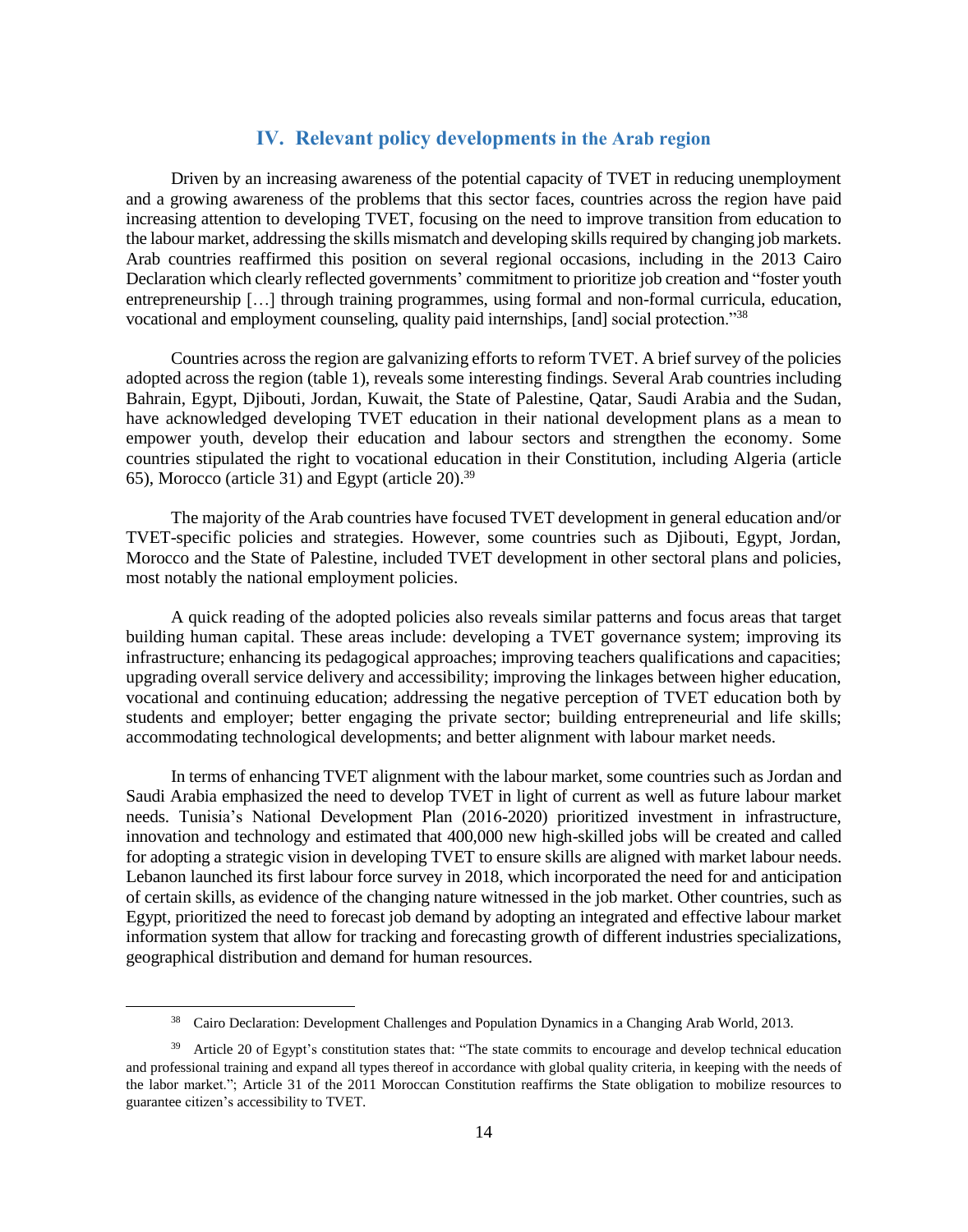Some countries, including Djibouti and Jordan, focused on developing TVET as a means to empower youth, especially the most marginalized. Somalia's Education Sector Strategic Plan 2018- 2020 highlighted the role of education including TVET in empowering youth at risk and protecting them from radicalization.

| <b>Country</b>              | <b>Policy</b>                                                                                       |  |
|-----------------------------|-----------------------------------------------------------------------------------------------------|--|
| Algeria                     | 2016 Constitution                                                                                   |  |
|                             | 2015-2018 Education Sector Strategic Development Plan                                               |  |
| <b>Bahrain</b>              | National Higher Education Strategy: Putting Higher Education at the Heart of the Nation, 2014-2024  |  |
|                             | The Economic Vision 2030 for Bahrain                                                                |  |
|                             | Plan de Transition du Secteur de l'Education 2017/2018 - 2019/2020                                  |  |
| Comoros                     | <b>Technical and Vocational Training Development Strategy 2014-2019</b>                             |  |
|                             | Education action plan 2017-2020                                                                     |  |
| Djibouti                    | Djibouti Vision 2035                                                                                |  |
|                             | The Accelerated Growth Strategy for Jobs 2015 - 2019                                                |  |
|                             | Industry and Trade Development Strategy, 2016-2020. Ministry of Trade and Industry                  |  |
|                             | The Strategic Plan for Pre-University Education 2014 -2030                                          |  |
| Egypt                       | 2014 Constitution                                                                                   |  |
|                             | Sustainable Development Strategy (SDS): Egypt Vision 2030                                           |  |
| Iraq                        | The Iraq TVET Strategy, 2014-2023                                                                   |  |
|                             | The Jordan National E-TVET Strategy 2014-2020                                                       |  |
|                             | Jordan 2025 National Vision and Strategy                                                            |  |
| Jordan                      | The National Strategy for Human Resources Development (2016-2025)                                   |  |
|                             | The National Employment Strategy (2011-2020)                                                        |  |
|                             | The National Youth Empowerment Strategy for the years (2017-2025)                                   |  |
| Kuwait                      | <b>Kuwait Vision 2035</b>                                                                           |  |
|                             | National Strategic Framework for Technical Vocational Education and Training in Lebanon, 2018-      |  |
| Lebanon                     | 2022                                                                                                |  |
| Mauritania                  | Programme National de Developpement du Secteur Educatif 2011-2020 (PNDSE II)                        |  |
|                             | National Strategy for Vocational Training for the period 2015-2021                                  |  |
| Morocco                     | Strategic Vision Projects 2015-2030. Ministry of Education and Technical Training                   |  |
|                             | National Employment Strategy 2015-2025                                                              |  |
|                             | 2011 Constitution                                                                                   |  |
| Oman                        | Sultanate Decree No. 48 of 2016 Establishing a National Training Fund and Setting out its System of |  |
|                             | Functioning.                                                                                        |  |
|                             | The Ministry of Labour Strategic Plan for the years (2018-2020)                                     |  |
| <b>State of Palestine</b>   | 2017-22 National Policy Agenda                                                                      |  |
|                             | Vocational and technical education and training strategy (2010)                                     |  |
|                             | The Second Education and Training Sector Strategy (ETSS), 2017-2022                                 |  |
| Qatar                       | <b>Qatar Second National Development Strategy 2018-2022 (NDS)</b>                                   |  |
|                             | The Qatar National Vision (QNV) 2030                                                                |  |
| Saudi Arabia                | Vision 2030 (2015)                                                                                  |  |
|                             | Strategic Plan for Technical and Vocational Training 2008-2030 (2011)                               |  |
| Somalia                     | Education Sector Strategic Plan 2018-2020. Ministry of Education, Culture And Higher Education      |  |
| Sudan                       | Sudan TVET Policy - 2013                                                                            |  |
|                             | The Twenty-Five--Year National Strategy (2007-2031)                                                 |  |
|                             | Plan stratégique sectoriel de l'éducation 2016-2020                                                 |  |
| Tunisia                     | The Reform Of The National Vocational Training System. Guidance Document And Plan Of                |  |
|                             | Operations 2014-2018                                                                                |  |
|                             | National Development Plan 2016-2020                                                                 |  |
| <b>United Arab Emirates</b> | The Ministry of Education Strategy 2010-2020                                                        |  |

### **TVET-related policies in Arab countries**

*Note*: No relevant recent policies have been identified in Libya, the Syrian Arab Republic and Yemen.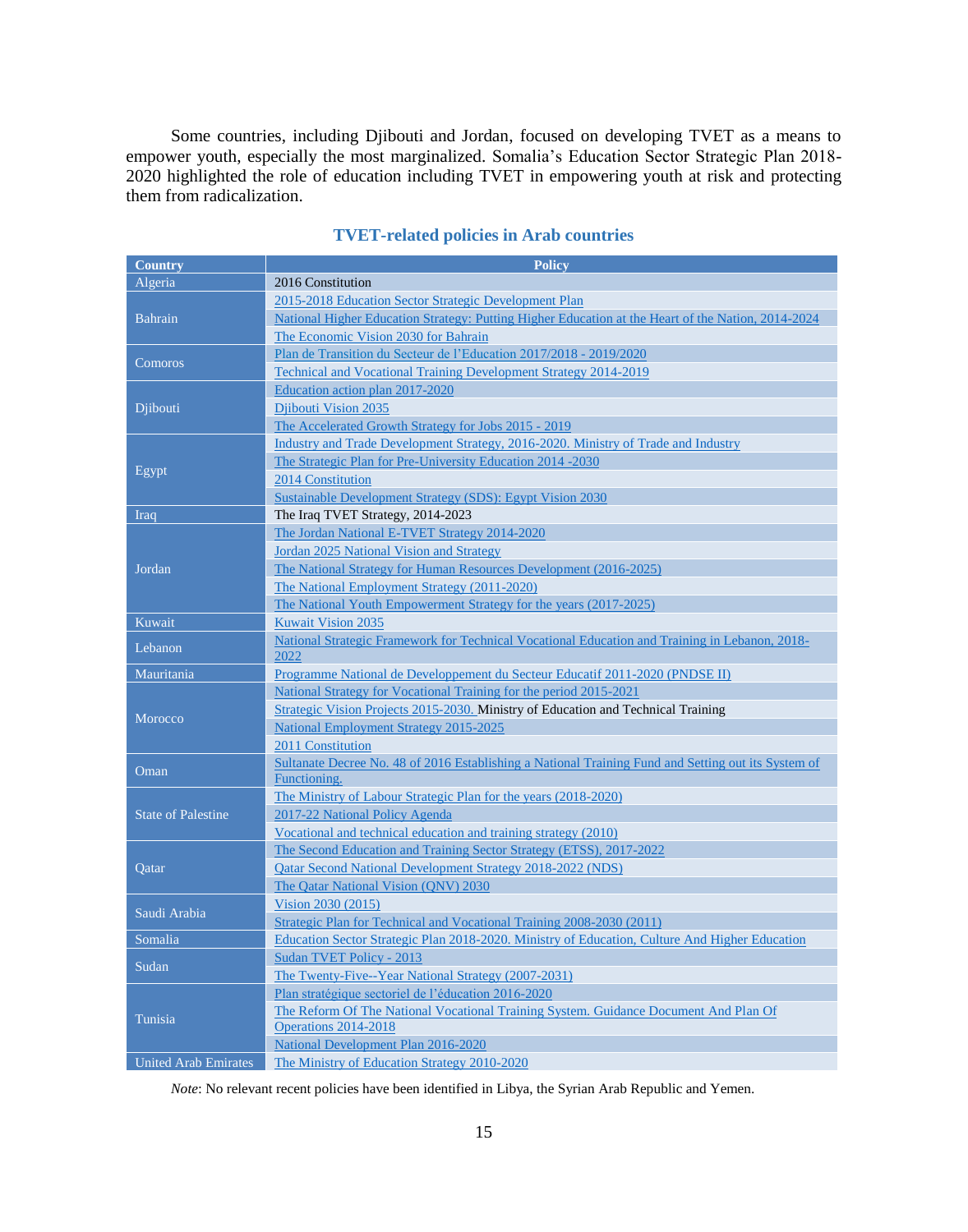# **V. Promising practices from the region**

<span id="page-17-0"></span>As a result of the growing attention TVET is receiving across the Arab region, several promising practices have been identified. Below is a selection of those practices that highlight the development of TVET that address with future labour demands and have the potential to empower marginalized groups. This includes the importance of paying attention to the local context in implementation and using TVET as a means to promote entrepreneurship in the region.

### **The Abu Dhabi Centre for Technical and Vocational Education and Training (ACTVET) in the United Arab Emirates: Skills for the future**

TVET is starting to offer a serious option for equipping youth with skills for the future. The Emirate of Abu Dhabi is utilizing TVET to build a national workforce that can of effectively participate in the country's sustainable development. TVET is not only regarded as a way of supporting the employment of young people, but also as a tool to diversify the economy and to ground it in knowledge and innovation.

To ensure that TVET programmes are of good quality and aligned with labour market demands, the Abu Dhabi Centre for Technical and Vocational Education and Training (ACTVET) was established in 2010 and has been scaling up its activities ever since.

As a part of its Skills4life initiative, ACTVET offers students short courses in more than 20 technical and vocational skills during winter and summer school breaks, aiming to not only to enhance their skills but to give them a special chance to discover and develop a passion for new ones.

Since 2014, ACTVET has organized five consecutive TVET innovation weeks bringing together industry representatives, entrepreneurs, government leaders, policymakers, experts, researchers, teachers and students. The initiative aspires to bridge the gap between industry and educational institutes through encouraging partnerships and presenting best practices and lessons learned. In addition, it promotes TVET as a prospective educational and career path for youth.

The EmiratesSkills National Competition also serves a double purpose of showcasing the expertise of young men and women in the field of craftsmanship and technology, and inspiring students to embrace technical and vocational skills and consider careers based on new technologies.

*Source*[: https://www.actvet.gov.ae/en/Pages/default.aspx](https://www.actvet.gov.ae/en/Pages/default.aspx).

### **Morocco: Cities of crafts and competencies**

The case of TVET development in Morocco highlights the importance of linking TVET to the local job market as well as ensuring young people's accessibility to TVET across the country. Guided by the National Strategy for Vocational Education 2021,<sup>a</sup> the TVET sector in Morocco is undergoing a profound transformation. The development of TVET in the country is closely interlinked with the Morocco's new development model, which anchors the potential for economic development in each of the country's 12 regions. Key economic sectors have been identified in each region, based on specificities and comparative advantage, around which the regional economy and value chain will be developed.

The new road map for the development of  $TVET$ ,  $b$  rolled out in April 2019, seeks to align the development of TVET with the key economic sectors identified in the respective region, in order to connect vocational education to the needs of the local labour market and support employability and employment creation. At the core of the road map is the creation of 12 dedicated campuses named the "cities of crafts and competencies" (Cités des métiers et des compétences) with a capacity of 34,000 to 40,000 students. According to the roadmap, each city of crafts and competencies will offer a different set of study programmes, based on the key economic sectors for the respective region. In total, 11 programmes and 449 specializations are foreseen, including tourism, health, industry, agriculture, fisheries, handicrafts, caregiving and domestic services, artificial intelligence and digital offshoring. The latter is seen as having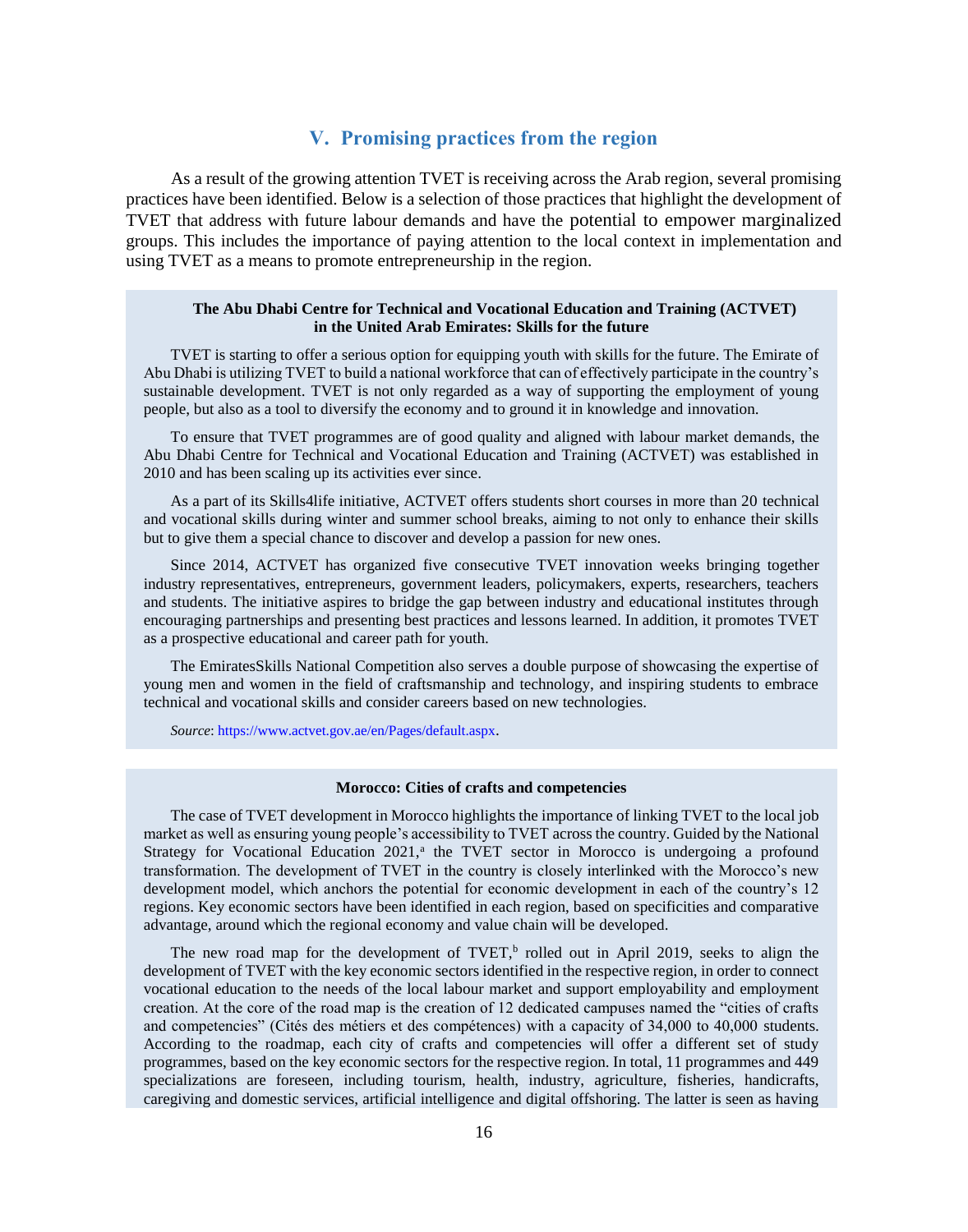a major potential for youth employment and will be offered in every region. Each campus is planned to integrate several services, such as vocational education, language learning, entrepreneurial training, facilitation of internships in private enterprises, employment support, teamwork space, sports facilities and student accommodation. The 12 cities of crafts and competencies is planned to be launched in three phases from the beginning of school year 2021-22 to 2023-24.

*Source*: Presentation by Mr. Abdelaziz Laftaoui, Office de la Formation professionnelle et de la promotion du travail (OFPPT), at the YEM Regional Workshop on Digital and Entrepreneurial Skills in the South Mediterranean, Beirut, 16-17 October 2019. See more at [https://www.challenge.ma/formation-professionnelle-ce-qui-va-changer-](https://www.challenge.ma/formation-professionnelle-ce-qui-va-changer-109766/)[109766/](https://www.challenge.ma/formation-professionnelle-ce-qui-va-changer-109766/).

<sup>a</sup> Available a[t http://www.fcs.ma/wp-content/uploads/2016/05/Strate%CC%81gie-Nationale-Formation-FR.pdf.](http://www.fcs.ma/wp-content/uploads/2016/05/Strate%CC%81gie-Nationale-Formation-FR.pdf)

b. Royaume du Maroc, « [M. le Ministre présente devant Sa Majesté le ROI Mohammed VI que DIEU l'Assiste, la](https://enssup.gov.ma/fr/Actualite/4833-%D8%A7%D9%84%D8%B3%D9%8A%D8%AF-%D8%A7%D9%84%D9%88%D8%B2%D9%8A%D8%B1-%D9%8A%D9%82%D8%AF%D9%85-%D8%B9%D8%B1%D8%B6%D8%A7-%D8%A3%D9%85%D8%A7%D9%85-%D8%B5%D8%A7%D8%AD%D8%A8-%D8%A7%D9%84%D8%AC%D9%84%D8%A7%D9%84%D8%A9-%D8%A7%D9%84%D9%85%D9%84%D9%83-%D9%85%D8%AD%D9%85%D8%AF-%D8%A7%D9%84%D8%B3%D8%A7%D8%AF%D8%B3%D8%8C-%D9%86%D8%B5%D8%B1%D9%87-%D8%A7%D9%84%D9%84%D9%87-%D9%88%D8%A3%D9%8A%D8%AF%D9%87%D8%8C-%D8%AD%D9%88%D9%84)  [feuille de route relative au développement de la formation professionnelle et à la création des « Cités des Métiers et des](https://enssup.gov.ma/fr/Actualite/4833-%D8%A7%D9%84%D8%B3%D9%8A%D8%AF-%D8%A7%D9%84%D9%88%D8%B2%D9%8A%D8%B1-%D9%8A%D9%82%D8%AF%D9%85-%D8%B9%D8%B1%D8%B6%D8%A7-%D8%A3%D9%85%D8%A7%D9%85-%D8%B5%D8%A7%D8%AD%D8%A8-%D8%A7%D9%84%D8%AC%D9%84%D8%A7%D9%84%D8%A9-%D8%A7%D9%84%D9%85%D9%84%D9%83-%D9%85%D8%AD%D9%85%D8%AF-%D8%A7%D9%84%D8%B3%D8%A7%D8%AF%D8%B3%D8%8C-%D9%86%D8%B5%D8%B1%D9%87-%D8%A7%D9%84%D9%84%D9%87-%D9%88%D8%A3%D9%8A%D8%AF%D9%87%D8%8C-%D8%AD%D9%88%D9%84)  [Compétences ».](https://enssup.gov.ma/fr/Actualite/4833-%D8%A7%D9%84%D8%B3%D9%8A%D8%AF-%D8%A7%D9%84%D9%88%D8%B2%D9%8A%D8%B1-%D9%8A%D9%82%D8%AF%D9%85-%D8%B9%D8%B1%D8%B6%D8%A7-%D8%A3%D9%85%D8%A7%D9%85-%D8%B5%D8%A7%D8%AD%D8%A8-%D8%A7%D9%84%D8%AC%D9%84%D8%A7%D9%84%D8%A9-%D8%A7%D9%84%D9%85%D9%84%D9%83-%D9%85%D8%AD%D9%85%D8%AF-%D8%A7%D9%84%D8%B3%D8%A7%D8%AF%D8%B3%D8%8C-%D9%86%D8%B5%D8%B1%D9%87-%D8%A7%D9%84%D9%84%D9%87-%D9%88%D8%A3%D9%8A%D8%AF%D9%87%D8%8C-%D8%AD%D9%88%D9%84)

### **Lebanon: Empowering women and serving vulnerable groups**

TVET can be used to provide skills that are lacking in a country and, at the same time, empower vulnerable people. In Lebanon, a country that is ageing quickly and with little infrastructure to care for its elderly and support ageing in place, an innovative initiative was launched by the Institute for Development, Research, Advocacy and Applied Care (IDRAAC). Implemented in collaboration with Alzheimer's Association Lebanon, the project aims to provide free training to women to become qualified caregivers for persons living with Alzheimer's.

As the vast majority of patients with Alzheimer's disease live at home, families are often under great pressure to reconcile caregiving and other responsibilities or to cover professional nursing expenses. The project responds to the double need of the families of affected persons and to the need women with few skills in search for employment. In the first phase, women from diverse demographic and socioeconomic groups were recruited based on their motivation. During the second phase, they received theoretical and practical training, including in a nursing home and daycare centre. During the last stage, the women were supported in finding employment as certified home caregivers.

After a successful first cohort, the project is expected to be scaled up and expanded to also recruiting men in light of the growing demand for their services.

*Source*: Presentation by Mr. Georges Karam, Program Director, IDRAAC, at the graduation ceremony of the "Empowering Women in Lebanon through Vocational Training and Job Creation to Respond to the Needs of Older People" project, Beirut, 20 June 2019. See more at [http://www.idraac.org/home/community-services/community](http://www.idraac.org/home/community-services/community-services/recent-community-projects/empowering-women-in-lebanon-through-vocational-training-and-job-creation-to-respond-to-the-needs-of-older-people)[services/recent-community-projects/empowering-women-in-lebanon-through-vocational-training-and-job-creation-to](http://www.idraac.org/home/community-services/community-services/recent-community-projects/empowering-women-in-lebanon-through-vocational-training-and-job-creation-to-respond-to-the-needs-of-older-people)[respond-to-the-needs-of-older-people](http://www.idraac.org/home/community-services/community-services/recent-community-projects/empowering-women-in-lebanon-through-vocational-training-and-job-creation-to-respond-to-the-needs-of-older-people).

#### **Jordan: Empowering refugees through TVET**

In light of massive influx of Syrian migrants and refugees to Jordan as a result of the protracted conflict in their country, and very high unemployment rates for migrants as well as the host community, several initiatives were launched to equip migrants with skills that match the labour market needs.

One such initiative aims to provide migrants and refugees with the opportunity to participate in accredited vocational training programmes. Known as the "QUDARA Resilience for Syrian Refugees, IDPs and Host Communities in Response to the Syrian and Iraqi Crises", the project collaborates with local nongovernmental organizations (NGOs) and public sector training providers. In cooperation with the Ministry of Labour and other stakeholders, QUDRA ensures that the programmes meet labour market needs.

The short (1- to 3-month) trainings allow migrants to quickly gain the qualifications needed to join the labour market. They focus on providing trainees with on-the-job skills that can immediately be put to use. Given that migrants and refugees can only access specific job fields, the training programmes target the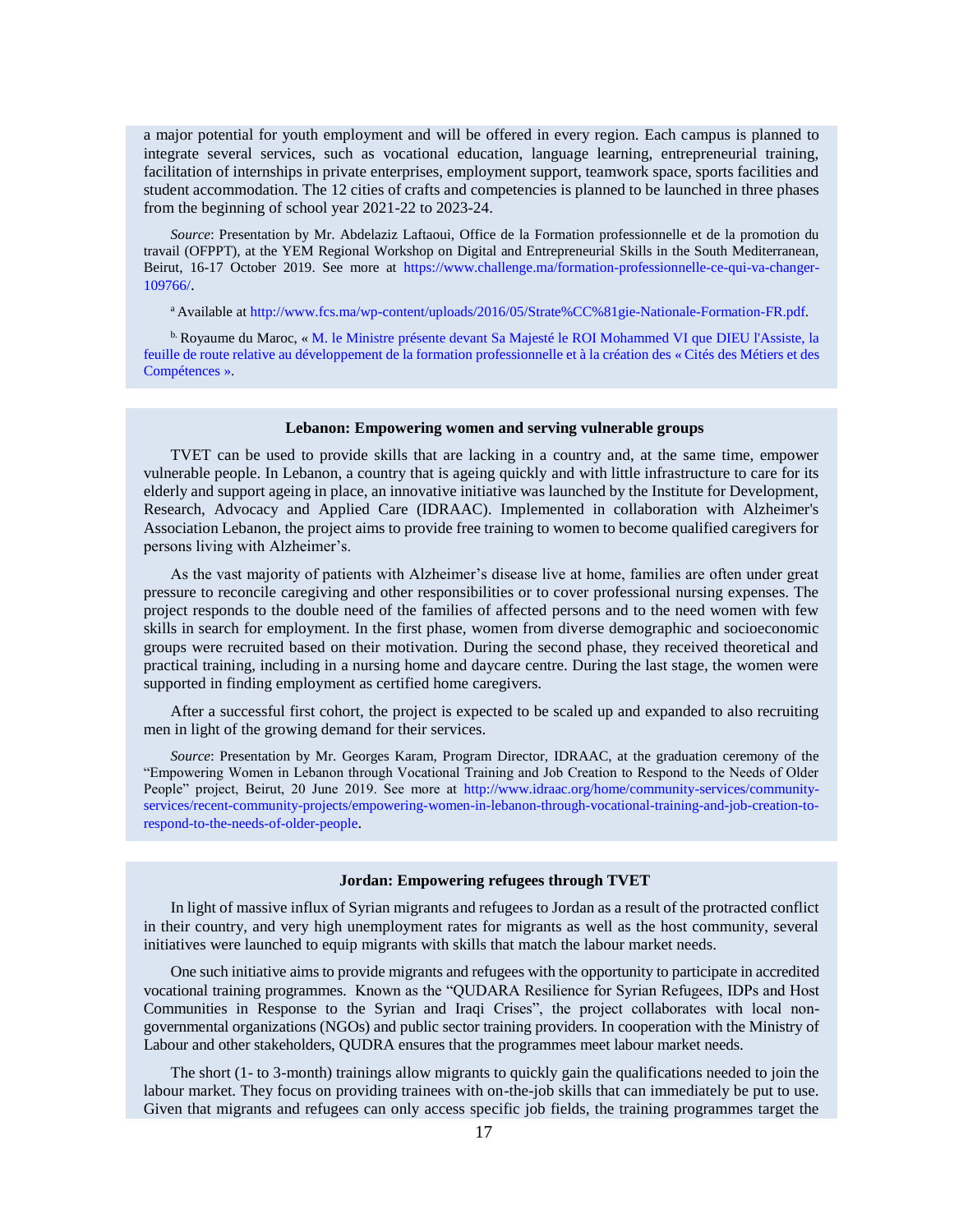available fields and are nationally accredited at the semi-skilled level, to enable trainees to obtain a work permit. QUDRA and its partners also provide career counselling and assist in job placements.

*Source*: QUDRA. Available a[t https://www.qudra-programme.org/en/about-qudra/](https://www.qudra-programme.org/en/about-qudra/).

#### **TVET promoting entrepreneurship**

Entrepreneurs, start-ups and small- and medium-sized enterprises (SMEs) drive 96 per cent of the world economy. In the Arab region, people have largely positive attitudes toward entrepreneurship.<sup>a</sup> There is a growing trend in countries across the region to mainstream entrepreneurial skills in technical and vocational education and training initiated by government, NGOs and donors.

In Egypt, for example, the Ministry of Trade and Industry and United Nations Industrial Development Organization (UNIDO) sponsored [Imkan,](https://www.facebook.com/pg/imkanproject/about/?ref=page_internal) a project that aims to improve youth employability and entrepreneurship in upper Egypt. The project focuses on reforming curricula to strengthen entrepreneurial learning outcomes for vocational education and training (VET) schools and working with local partners to build the skills of the youth.

Tunisia is putting effort towards mainstreaming entrepreneurial learning in across all levels of TVET. Several ministries, in partnership with the European Training Foundation, developed a national charter defining entrepreneurial learning for VET and are currently developing action plans to implement the charter.<sup>b</sup>

In Jordan, most policies and strategies, including the National Strategy for Human Resources Development (2016-2025), emphasize the importance of focusing on building entrepreneurial skills through TVET. To fulfill this commitment, several governmental institutions and NGOs have collaborated in recent years to sponsor innovative initiatives. For example, [INJAZ,](http://injaz.org.jo/Pages/viewpage.aspx?pageID=111) in partnership with different ministries and international organizations, has lead the Entrepreneurship and Employment Programme, which targets students in universities and colleges throughout Jordan.

<sup>a</sup> International Telecommunications Union (ITU), 2019.

<span id="page-19-0"></span>b. OECD, 2018.

# **VI. The way forward: key recommendations**

This paper highlighted the considerable potential of TVET for empowering youth in the region and creating better bridges with the labour market. Significant policy developments and emerging promising practices indicate that countries are gradually recognizing the importance of investing in TVET to develop skills and prepare youth for a better future. Based on the literature review and the policy analysis presented in this paper, some policy recommendations can be made.

#### **Improving the quality of TVET provision**

Developing the quality of TVET in the Arab region was identified as a priority in most relevant policies adopted in Arab countries. To address this priority, serious efforts are required to develop the policy framework governing TVET, further professionalize its administration, boost the qualifications of teaching personnel, improve school infrastructure, update the curriculum in light of changing labour market and improve the recognition and certification of TVET. Achieving quality TVET requires substantial budget allocations in national planning and across sectors. Focus should be placed on enhancing the vocational pathway through better integrating TVET in general education, establishing linkages with higher education and introducing career counselling for students is also needed. Finally, recent research has emphasized the need for incorporating life skills in general as well as TVET education to build a holistic set of skills for students that include technical as well as personal skills to better prepare them for school-to-work transition.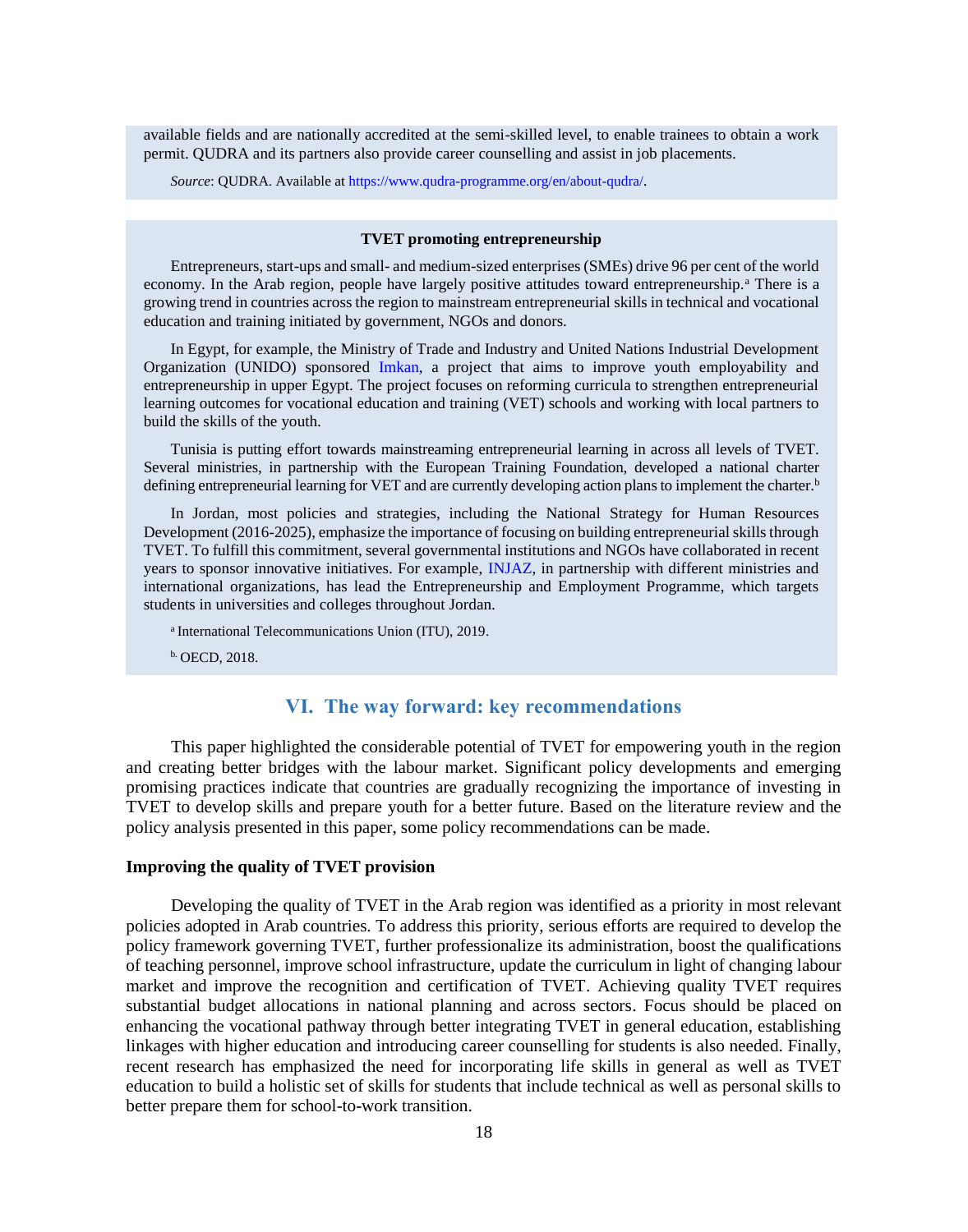### **Increasing access to TVET programmes**

In addition to better integrating TVET in general education, it is crucial to increase access to quality TVET programmes, particularly for marginalized youth, young women, migrants, youth in rural areas and youth with physical or learning disabilities. Access to TVET is equally important for ensuring lifelong learning as individuals during different stages of their career could require training (such as for people transitioning between jobs, people in prolonged periods of unemployment or people who were forced to migrate). To this end, it is crucial to enhance collaboration between public and private TVET providers to optimize outreach and accessibility.

#### **Changing social attitudes to promote TVET**

There is a need to focus on changing the prevailing stereotypes and perception of TVET as an underprivileged track that is associated with academic failure and has low prospects for gainful employment and decent work. Some countries have embarked on this process through reforming the general education curriculum and textbooks to propagate positive attitudes towards TVET. Other practices could include implementing campaigns to improve perceptions of TVET targeting youth in primary, secondary and tertiary education level as well as employers, career counselors, and lifelong learning programmes.

### **Strengthening partnerships with the private sector and other local actors**

To improve TVET responsiveness to the labour market and address the existing skills mismatch, it is crucial to strengthen the coordination and collaboration between TVET and the private sector. It imperative for TVET to become demand driven by aligning with labour market needs. Accordingly, proper assessment of labour market needs in terms of skills is a first step which is currently lacking in many Arab countries. Adopting labour market information systems is also important in this regard to ensure information is accessible, updated and relevant.

Including industries, local actors such as grass root organizations and the private sector in bodies governing TVET is also important to ensure active engagement of the private sector, improve employability of students, increase competitiveness of companies and develop community-based solutions. Strengthening partnerships also entails encouraging non-governmental partners to develop innovative programmes and initiatives to provide targeted training for youth as well recruit TVET students.

### **Enhancing cooperation between different stakeholders**

Given the multiplicity of stakeholders involved in TVET governance, including government ministries (such as the ministry of education, industry and labour), service providers (including public and private schools, centres, etc.) and the private sector, there is a strong need for cohesive and integrated planning that reshapes "top-down" policies based on evaluation received on existing TVET initiates and programmes to allow for agility and continuous improvement in light of fast changing job markets as well as knowledge tools.

It is also necessary to establish mechanisms for coordination and collaboration at the local and national levels between the different actors. Such measures will ensure the engagement of different actors in developing TVET as well as the optimization of resources, particularly given the limited funding available for TVET in most countries.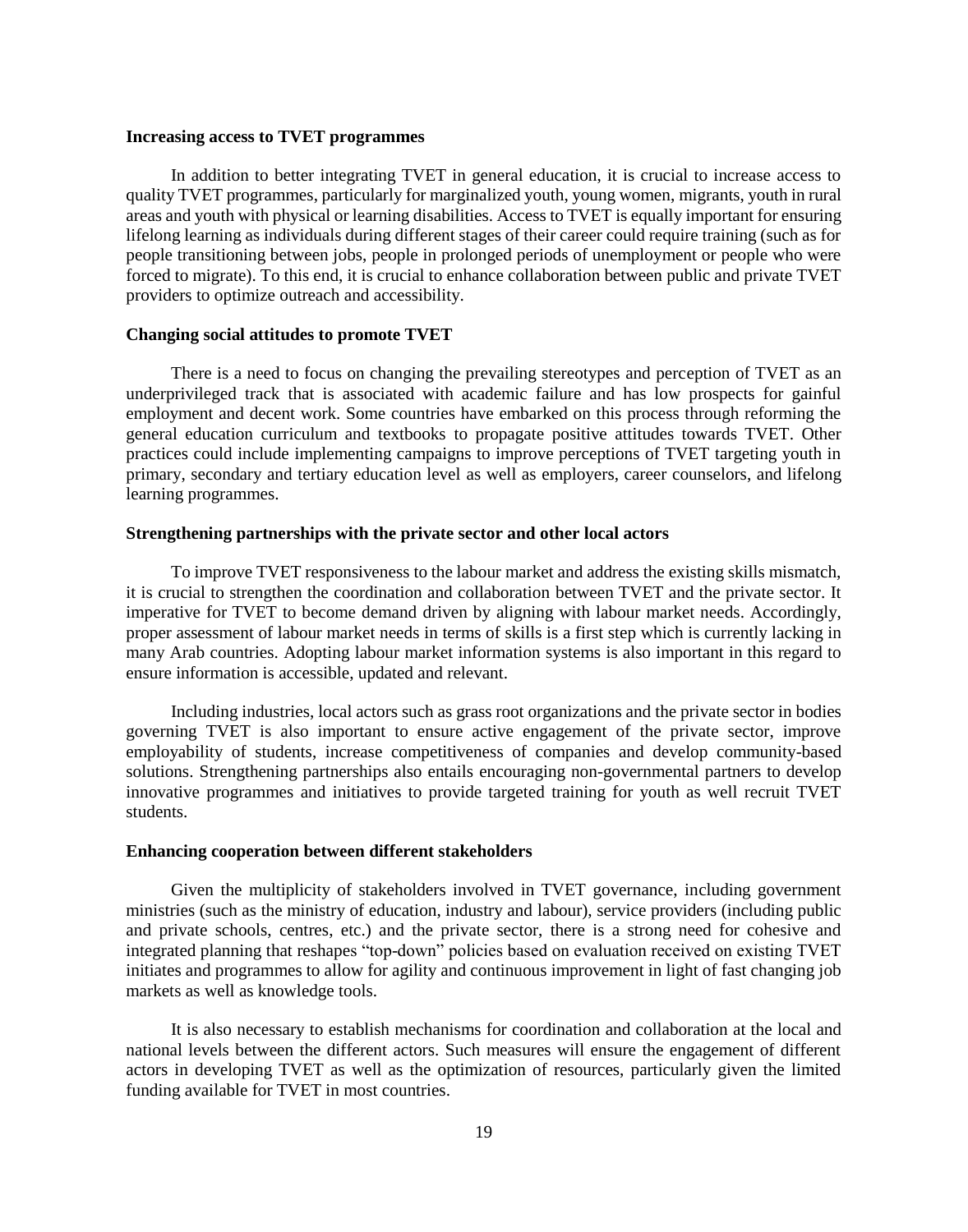### **Bibliography**

<span id="page-21-0"></span>European Centre for the Development of Vocational Training (CEDEFOP) (2013). Skills for a lowcarbon Europe: the role of VET in a sustainable energy scenario. Synthesis report. Research Paper, No. 34. Luxembourg, Publications Office of the European Union. Available at [http://www.cedefop.europa.eu/files/5534\\_en.pdf.](http://www.cedefop.europa.eu/files/5534_en.pdf)

European Training Foundation. Torino Process. Available at [https://www.torinoprocess.eu/.](https://www.torinoprocess.eu/)

- European Training Foundation and the World Bank (2005). *Reforming technical and vocational education and training in the Middle East and North Africa.* Luxemburg. Available at https://www.etf.europa.eu/en/publications-and-resources/publications/reforming-technical-andvocational-education-and-training.
- International Labour Organization (ILO) (2017). *Making TVET and skills systems inclusive of persons with disabilities.* Policy Brief, September. Available at https://www.ilo.org/wcmsp5/groups/public/- --ed\_emp/---fp\_skills/documents/publication/wcms\_605087.pdf.

\_\_\_\_\_\_\_\_\_\_ (2018). *Women and Men in the Informal Economy: A Statistical Picture*. Geneva. Available at [https://www.ilo.org/wcmsp5/groups/public/---dgreports/--](https://www.ilo.org/wcmsp5/groups/public/---dgreports/---dcomm/documents/publication/wcms_626831.pdf) [dcomm/documents/publication/wcms\\_626831.pdf.](https://www.ilo.org/wcmsp5/groups/public/---dgreports/---dcomm/documents/publication/wcms_626831.pdf)

- International Telecommunications Union (ITU) (2019). Entrepreneurship and Innovation Ecosystem in 22 Arab countries: the status quo, impediments and the ways forward. 2019. Geneva. Available at [https://www.itu.int/en/ITU-D/Regional-](https://www.itu.int/en/ITU-D/Regional-Presence/ArabStates/Documents/events/2019/Reports19/Entrepreneurship%20and%20Innovation%20in%20Arab%20Region_Final%20report.pdf)[Presence/ArabStates/Documents/events/2019/Reports19/Entrepreneurship%20and%20Innovati](https://www.itu.int/en/ITU-D/Regional-Presence/ArabStates/Documents/events/2019/Reports19/Entrepreneurship%20and%20Innovation%20in%20Arab%20Region_Final%20report.pdf) [on%20in%20Arab%20Region\\_Final%20report.pdf.](https://www.itu.int/en/ITU-D/Regional-Presence/ArabStates/Documents/events/2019/Reports19/Entrepreneurship%20and%20Innovation%20in%20Arab%20Region_Final%20report.pdf)
- Johnson, David, David Phillips and Rupert Maclean (2007). Education for livelihoods and civic participation in post conflict countries: conceptualizing a holistic approach to TVET planning and programming in sub-Saharan Africa. UNESCO-UNEVOC Discussion Paper Series no. 3. Bonn: International Centre for Technical and Vocational Education and Training (UNESCO-UNEVOC). Available at [http://unesdoc.unesco.org/images/0015/001559/155963e.pdf.](http://unesdoc.unesco.org/images/0015/001559/155963e.pdf)
- Marope, P.T.M., B. Chakroun and K.P. Holmes (2015). *Unleashing the potential: transforming technical and vocational education and training.* Paris, UNESCO Publishing. Available at [https://unesdoc.unesco.org/ark:/48223/pf0000233030.](https://unesdoc.unesco.org/ark:/48223/pf0000233030)
- Matsumoto, Yukitoshi (2008). Education for demilitarizing youth in post-conflict Afghanistan, *Research in Comparative and International Education*, vol. 3, No. 1 (January). Available at [https://journals.sagepub.com/doi/10.2304/rcie.2008.3.1.65.](https://journals.sagepub.com/doi/10.2304/rcie.2008.3.1.65)
- Organisation for Economic Co-operation and Development (OECD), 2013. Education indicators in focus, database. Available at [http://www.oecd.org/education/skills-beyond](http://www.oecd.org/education/skills-beyond-school/educationindicatorsinfocus.htm)[school/educationindicatorsinfocus.htm.](http://www.oecd.org/education/skills-beyond-school/educationindicatorsinfocus.htm) Accessed on 16 December 2019.

\_\_\_\_\_\_\_\_\_\_\_ (2018). SME Policy Index: The Mediterranean Middle East and North Africa 2018. Interim Assessment of Key SME Reforms. European Union, European Training Foundation.